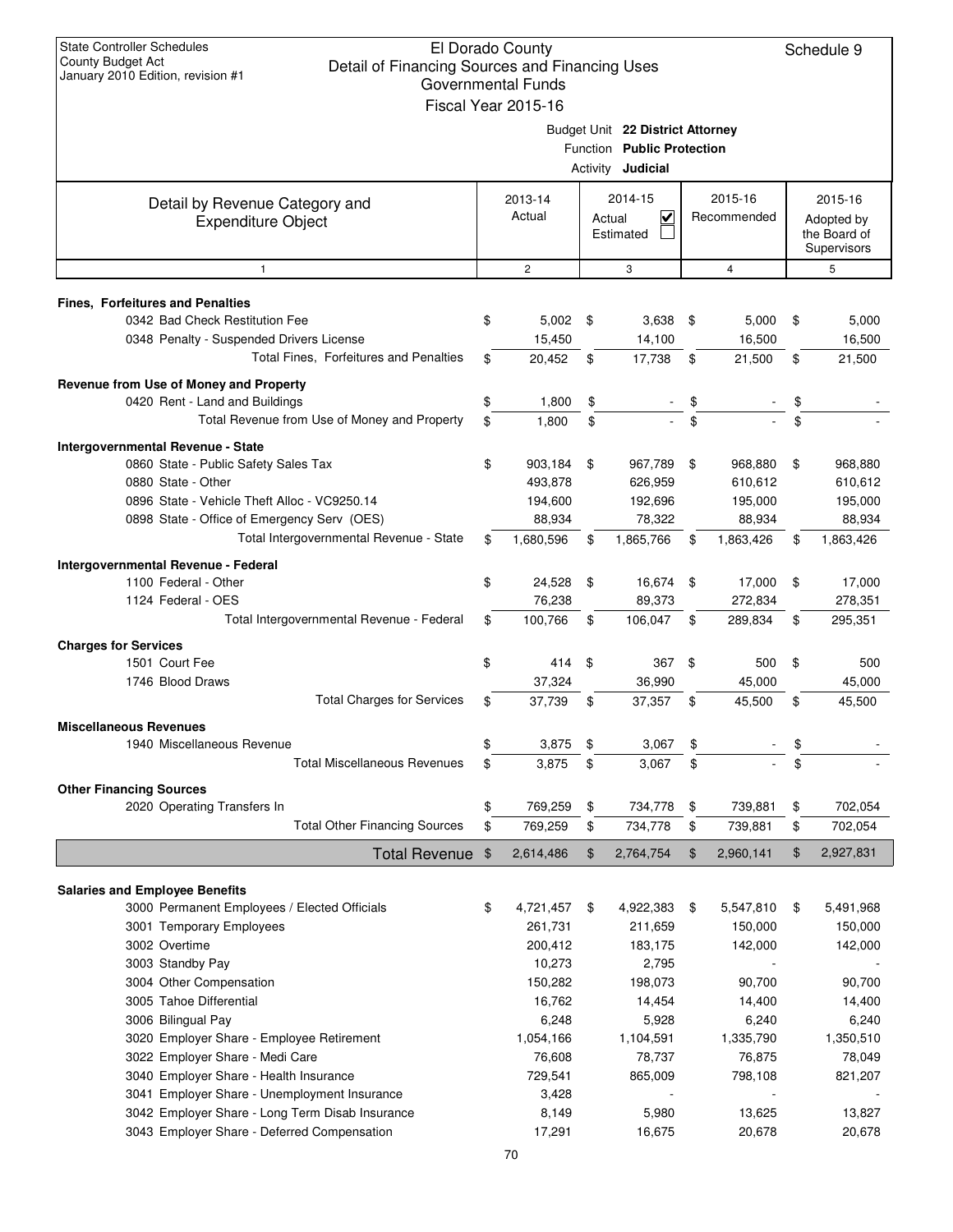| <b>State Controller Schedules</b><br>County Budget Act<br>Detail of Financing Sources and Financing Uses<br>January 2010 Edition, revision #1 | El Dorado County<br><b>Governmental Funds</b><br>Fiscal Year 2015-16 |                                                                                            |                        | Schedule 9                                           |
|-----------------------------------------------------------------------------------------------------------------------------------------------|----------------------------------------------------------------------|--------------------------------------------------------------------------------------------|------------------------|------------------------------------------------------|
|                                                                                                                                               |                                                                      | Budget Unit 22 District Attorney<br>Function Public Protection<br>Activity <b>Judicial</b> |                        |                                                      |
| Detail by Revenue Category and<br><b>Expenditure Object</b>                                                                                   | 2013-14<br>Actual                                                    | 2014-15<br>$\overline{\mathbf{v}}$<br>Actual<br>Estimated                                  | 2015-16<br>Recommended | 2015-16<br>Adopted by<br>the Board of<br>Supervisors |
| 1                                                                                                                                             | $\overline{c}$                                                       | 3                                                                                          | $\overline{4}$         | 5                                                    |
| 3046 Retiree Health - Defined Contributions                                                                                                   | 55,628                                                               | 59,784                                                                                     | 60,195                 | 60,195                                               |
| 3060 Employer Share - Workers' Compensation                                                                                                   | 35,825                                                               | 114,944                                                                                    | 111,429                | 111,429                                              |
| 3080 Flexible Benefits                                                                                                                        | 24,860                                                               | 36,001                                                                                     | 207,512                | 213,512                                              |
| Total Salaries and Employee Benefits                                                                                                          | 7,372,662<br>\$                                                      | 7,820,188<br>\$                                                                            | 8,575,362<br>\$        | 8,564,715<br>\$                                      |
| <b>Services and Supplies</b>                                                                                                                  |                                                                      |                                                                                            |                        |                                                      |
| 4020 Clothing and Personal Supplies                                                                                                           | \$                                                                   | \$<br>64                                                                                   | \$                     | \$                                                   |
| 4040 Telephone Company Vendor Payments                                                                                                        | 8,267                                                                | 7,695                                                                                      | 6,450                  | 6,450                                                |
| 4041 Cnty Pass thru Telephone Chrges to Depts                                                                                                 | 11,964                                                               | 13,189                                                                                     |                        |                                                      |
| 4044 Cable/Internet Service                                                                                                                   | 509                                                                  | 521                                                                                        |                        |                                                      |
| 4060 Food and Food Products                                                                                                                   | 293                                                                  | 431                                                                                        |                        |                                                      |
| 4080 Household Expense                                                                                                                        | 45                                                                   | 45                                                                                         |                        |                                                      |
| 4085 Household Expense - Refuse Disposal                                                                                                      | 22                                                                   |                                                                                            |                        |                                                      |
| 4086 Household Expense - Janitorial/Custodial                                                                                                 | 248                                                                  |                                                                                            |                        |                                                      |
| 4100 Insurance - Premium                                                                                                                      | 80,523                                                               | 97,006                                                                                     | 52,520                 | 52,520                                               |
| 4120 Jury and Witness Expense                                                                                                                 | 5,928                                                                |                                                                                            |                        |                                                      |
| 4121 Jury Expense - Civil                                                                                                                     | 150                                                                  |                                                                                            |                        |                                                      |
| 4123 Jury Expense - Meals                                                                                                                     | 46,993                                                               | 13,765                                                                                     | 15,000                 | 15,000                                               |
| 4124 Witness Fee                                                                                                                              | 3,984                                                                | 1,874                                                                                      | 5,000                  | 5,000                                                |
| 4128 Witness Mileage                                                                                                                          | 10,687                                                               | 7,451                                                                                      | 5,000                  | 5,000                                                |
| 4144 Maintenance - Computer System Supplies                                                                                                   | 4,716                                                                | 4,053                                                                                      | 4,500                  | 4,500                                                |
| 4145 Maintenance - Equipment Parts                                                                                                            | 153                                                                  |                                                                                            |                        |                                                      |
| 4160 Maintenance Vehicles - Service Contract                                                                                                  |                                                                      | 1,089                                                                                      |                        |                                                      |
| 4180 Maintenance - Building and Improvements                                                                                                  | 6,775                                                                |                                                                                            |                        |                                                      |
| 4220 Memberships                                                                                                                              | 15,282                                                               | 15,262                                                                                     | 15,982                 | 15,982                                               |
| 4260 Office Expense                                                                                                                           | 21,396                                                               | 15,213                                                                                     | 10,000                 | 10,000                                               |
| 4261 Postage                                                                                                                                  | 6,609                                                                | 6,891                                                                                      | 5,000                  | 5,000                                                |
| 4262 Software                                                                                                                                 | 222                                                                  | 324                                                                                        |                        |                                                      |
| 4263 Subscription / Newspaper / Journals                                                                                                      | 2,886                                                                | 2,062                                                                                      | 3,050                  | 3,050                                                |
| 4265 Law Books                                                                                                                                | 40,235                                                               | 39,750                                                                                     | 15,023                 | 15,023                                               |
| 4266 Printing / Duplicating                                                                                                                   | 854                                                                  | 308                                                                                        | 500                    | 500                                                  |
| 4267 On-Line Subscriptions                                                                                                                    | 2,500                                                                | 6,500                                                                                      | 6,500                  | 6,500                                                |
| 4300 Professional and Specialized Services                                                                                                    | 72,773                                                               | 54,773                                                                                     | 15,000                 | 15,000                                               |
| 4308 External Data Processing Services                                                                                                        | 42,052                                                               | 37,863                                                                                     | 25,000                 | 25,000                                               |
| 4317 Criminal Investigation                                                                                                                   | 4,439                                                                | 1,815                                                                                      | 2,000                  | 2,000                                                |
| 4320 Verbatim Report - Transcription                                                                                                          | 20,393                                                               | 18,078                                                                                     | 10,000                 | 10,000                                               |
| 4322 Medical and Sobriety Examinations                                                                                                        | 53,357                                                               | 36,990                                                                                     | 35,000                 | 35,000                                               |
| 4324 Medical, Dental and Lab Services                                                                                                         | 2,591                                                                |                                                                                            | 3,000                  | 3,000                                                |
| 4400 Publication and Legal Notices                                                                                                            | 180                                                                  |                                                                                            |                        |                                                      |
| 4420 Rents and Leases - Equipment                                                                                                             | 18,989                                                               | 18,682                                                                                     | 18,000                 | 18,000                                               |
| 4421 Security System                                                                                                                          | 6,561                                                                | 6,572                                                                                      | 4,000                  | 4,000                                                |
| 4440 Rent & Lease - Building/Improvements                                                                                                     | 52,580                                                               | 80,260                                                                                     | 65,000                 | 65,000                                               |
| 4460 Small Tools and Instruments                                                                                                              | 2,526                                                                | 2,086                                                                                      | 1,500                  | 1,500                                                |
| 4461 Minor Equipment                                                                                                                          | 28,493                                                               | 5,834                                                                                      | 5,000                  | 5,000                                                |
| 4462 Minor Computer Equipment                                                                                                                 | 9,406                                                                | 6,247                                                                                      | 22,595                 | 34,595                                               |
| 4463 Minor Telephone and Radio Equipment                                                                                                      | 16                                                                   |                                                                                            |                        |                                                      |
| 4464 Minor Law Enforcement Equipment                                                                                                          | 4,788                                                                | 12,991                                                                                     |                        |                                                      |
|                                                                                                                                               |                                                                      |                                                                                            |                        |                                                      |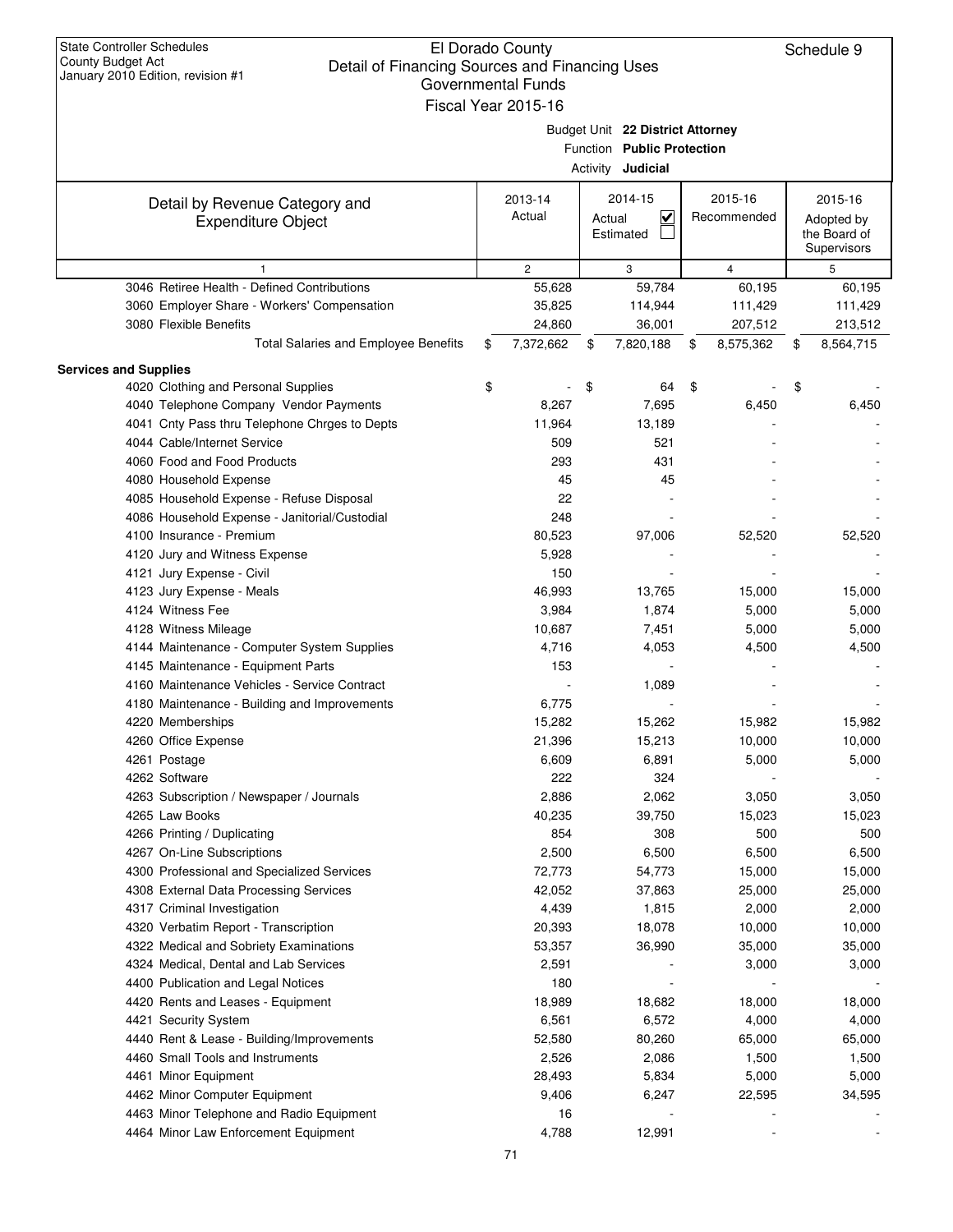| <b>State Controller Schedules</b>                                   |                           |      |                                   |                   |                             |
|---------------------------------------------------------------------|---------------------------|------|-----------------------------------|-------------------|-----------------------------|
| County Budget Act<br>Detail of Financing Sources and Financing Uses | El Dorado County          |      |                                   |                   | Schedule 9                  |
| January 2010 Edition, revision #1                                   | <b>Governmental Funds</b> |      |                                   |                   |                             |
|                                                                     | Fiscal Year 2015-16       |      |                                   |                   |                             |
|                                                                     |                           |      |                                   |                   |                             |
|                                                                     |                           |      | Budget Unit 22 District Attorney  |                   |                             |
|                                                                     |                           |      | Function Public Protection        |                   |                             |
|                                                                     |                           |      | Activity <b>Judicial</b>          |                   |                             |
| Detail by Revenue Category and                                      | 2013-14                   |      | 2014-15                           | 2015-16           | 2015-16                     |
| <b>Expenditure Object</b>                                           | Actual                    |      | $\overline{\mathbf{v}}$<br>Actual | Recommended       | Adopted by                  |
|                                                                     |                           |      | Estimated                         |                   | the Board of<br>Supervisors |
| $\mathbf{1}$                                                        | $\overline{c}$            |      | 3                                 | $\overline{4}$    | 5                           |
| 4465 Minor Vehicle Equipment                                        | 704                       |      | 7,374                             | 6,000             | 6,000                       |
| 4500 Special Departmental Expense                                   | 14,157                    |      | 20,535                            | 5,000             | 5,000                       |
| 4501 Special Projects                                               | $\overline{\phantom{a}}$  |      | $\sim$                            | 43,198            | 43,198                      |
| 4503 Staff Development                                              | 12,228                    |      | 20,143                            | 15,745            | 15.745                      |
| 4510 District Attorney - DA                                         |                           |      | 2,640                             |                   |                             |
| 4529 Software License                                               | 69                        |      |                                   | 3,500             | 3,500                       |
| 4540 Staff Development                                              | 295                       |      | 300                               |                   |                             |
| 4600 Transportation and Travel                                      | 34,419                    |      | 20,336                            | 17,344            | 17,344                      |
| 4602 Employee - Private Auto Mileage                                | 7,430                     |      | 8,363                             | 6,000             | 6,000                       |
| 4605 Vehicle - Rent or Lease                                        | 64.822                    |      | 81,178                            | 59,657            | 59,657                      |
| 4606 Fuel Purchases                                                 | 58,610                    |      | 48,766                            | 42,000            | 42,000                      |
| 4608 Hotel Accommodations                                           | 35,704                    |      | 33,229                            | 14,500            | 14,500                      |
| 4620 Utilities                                                      | 39,132                    |      | 36,151                            | 25,000            | 25,000                      |
| <b>Total Services and Supplies</b>                                  | \$<br>857,955             | \$   | 794,700                           | \$<br>588,564     | \$<br>600,564               |
| <b>Other Charges</b>                                                |                           |      |                                   |                   |                             |
| 5240 Contribution To Non-county Governmental                        | \$                        | \$   |                                   | \$<br>50,000      | \$<br>50,000                |
| 5300 Interfund Expenditures                                         | 2,083                     |      | 6,881                             | 2,500             | 2,500                       |
| <b>Total Other Charges</b>                                          | \$<br>2,083               | \$   | 6,881                             | \$<br>52,500      | \$<br>52,500                |
| <b>Fixed Assets</b>                                                 |                           |      |                                   |                   |                             |
| 6025 Fixed Assets - Leasehold Improvements                          | \$<br>11,116              | - \$ | 1,143                             | \$                | \$                          |
| 6040 Fixed Assets - Equipment                                       | 3,435                     |      | 1,671                             |                   |                             |
| 6042 Fixed Assets - Computer Sys Equipment                          |                           |      |                                   | 22,000            | 10,000                      |
| 6045 Fixed Assets - Vehicles                                        |                           |      | 35,448                            |                   |                             |
| <b>Total Fixed Assets</b>                                           | \$<br>14,551              | \$   | 38,261                            | \$<br>22,000      | \$<br>10,000                |
| <b>Other Financing Uses</b>                                         |                           |      |                                   |                   |                             |
| 7000 Operating Transfers Out                                        | \$<br>30,012              | \$   | 706                               | \$                | \$                          |
| <b>Total Other Financing Uses</b>                                   | \$<br>30,012              | \$   | 706                               | \$                | \$                          |
| <b>Intrafund Transfers</b>                                          |                           |      |                                   |                   |                             |
| 7200 Intrafund Transfers                                            | \$<br>74,836              | \$   | 58,161                            | \$<br>60,300      | \$<br>60,300                |
| 7221 Intrafnd: Radio Equipment and Support                          | 108                       |      | 108                               | 1,000             | 1,000                       |
| 7223 Intrafnd: Mail Service                                         | 3,577                     |      | 3,567                             | 3,848             | 3,848                       |
| 7224 Intrafnd: Stores Support                                       | 621                       |      | 259                               | 287               | 287                         |
| 7231 Intrafnd: IS Programming Support                               | 17,756                    |      | 6,890                             |                   |                             |
| 7232 Intrafnd: Maint Bldg & Improvmnts                              | 5,625                     |      | 3,211                             | 2,000             | 2,000                       |
| <b>Total Intrafund Transfers</b>                                    | \$<br>102,523             | \$   | 72,196                            | \$<br>67,435      | \$<br>67,435                |
| <b>Intrafund Abatement</b>                                          |                           |      |                                   |                   |                             |
| 7352 Intrfnd Abatemnt: DA / Family Support                          | \$<br>$(211, 129)$ \$     |      | $(226, 204)$ \$                   | $(476,000)$ \$    | (476,000)                   |
| <b>Total Intrafund Abatement</b>                                    | \$<br>(211, 129)          | \$   | (226, 204)                        | \$<br>(476,000)   | \$<br>(476,000)             |
| <b>Total Expenditures/Appropriations</b>                            | \$<br>8,168,657           | \$   | 8,506,728                         | \$<br>8,829,861   | \$<br>8,819,214             |
| Net Cost \$                                                         | (5,554,170)               | \$   | (5,741,974)                       | \$<br>(5,869,720) | \$<br>(5,891,383)           |
|                                                                     |                           |      |                                   |                   |                             |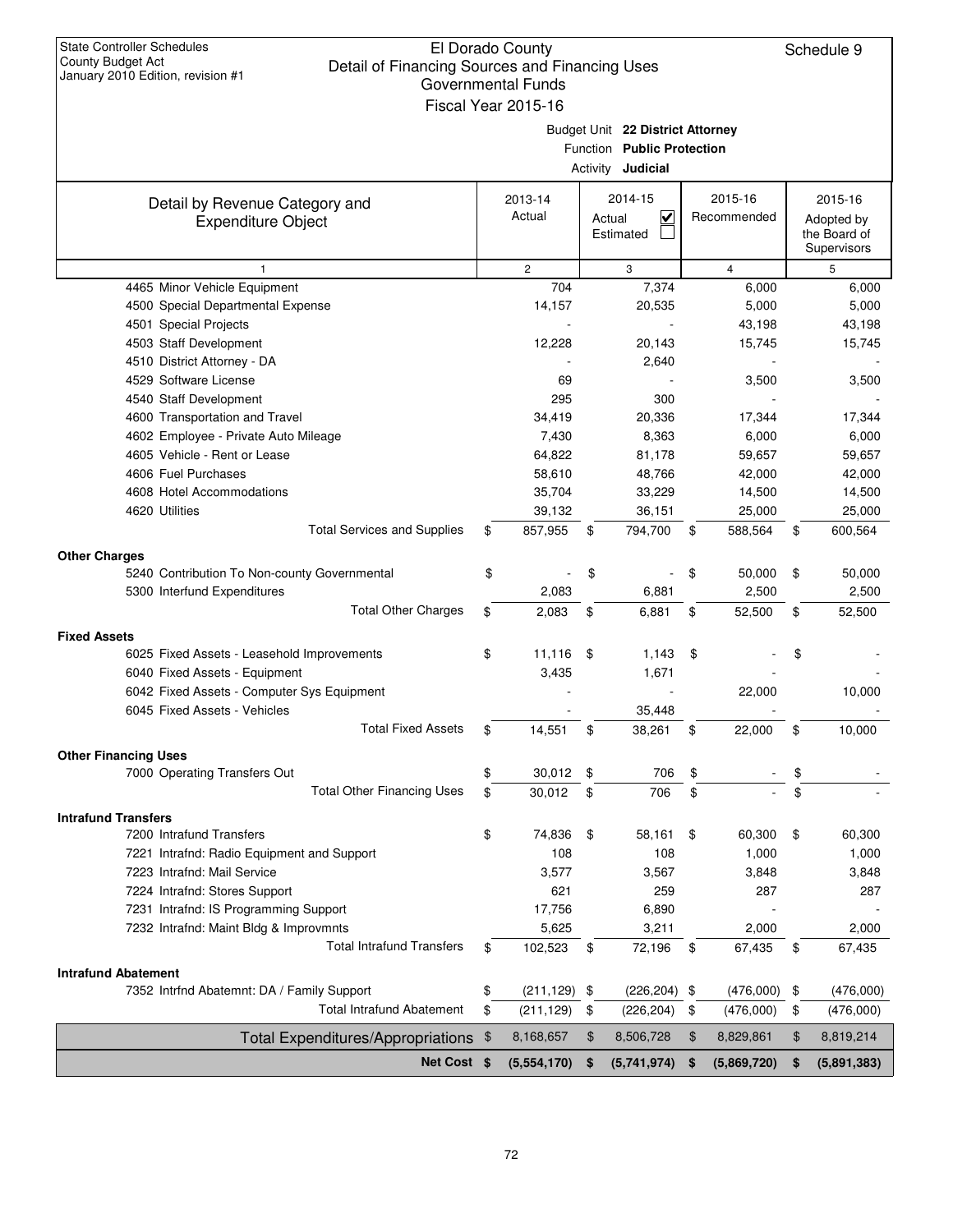| <b>State Controller Schedules</b><br><b>County Budget Act</b><br>Detail of Financing Sources and Financing Uses<br>January 2010 Edition, revision #1 | El Dorado County<br><b>Governmental Funds</b><br>Fiscal Year 2015-16 |        |                                                                                          |                        | Schedule 9                                           |
|------------------------------------------------------------------------------------------------------------------------------------------------------|----------------------------------------------------------------------|--------|------------------------------------------------------------------------------------------|------------------------|------------------------------------------------------|
|                                                                                                                                                      |                                                                      |        | Budget Unit 23 Public Defender<br>Function Public Protection<br>Activity <b>Judicial</b> |                        |                                                      |
| Detail by Revenue Category and<br><b>Expenditure Object</b>                                                                                          | 2013-14<br>Actual                                                    | Actual | 2014-15<br>$\checkmark$<br>Estimated                                                     | 2015-16<br>Recommended | 2015-16<br>Adopted by<br>the Board of<br>Supervisors |
| $\mathbf{1}$                                                                                                                                         | $\overline{2}$                                                       |        | 3                                                                                        | $\overline{4}$         | 5                                                    |
| Intergovernmental Revenue - State<br>0860 State - Public Safety Sales Tax                                                                            | \$<br>281,793                                                        | \$     | 301,593                                                                                  | \$<br>292,576          | \$<br>292,576                                        |
| Total Intergovernmental Revenue - State                                                                                                              | \$<br>281,793                                                        | \$     | 301,593                                                                                  | \$<br>292,576          | \$<br>292,576                                        |
|                                                                                                                                                      |                                                                      |        |                                                                                          |                        |                                                      |
| <b>Charges for Services</b><br>1381 Public Defender: Indigents                                                                                       | \$<br>1,145                                                          | \$     | 1,307                                                                                    | \$<br>1,000            | \$<br>1,000                                          |
| <b>Total Charges for Services</b>                                                                                                                    | \$<br>1,145                                                          | \$     | 1,307                                                                                    | \$<br>1,000            | \$<br>1,000                                          |
|                                                                                                                                                      |                                                                      |        |                                                                                          |                        |                                                      |
| <b>Miscellaneous Revenues</b><br>1940 Miscellaneous Revenue                                                                                          | \$<br>100                                                            | \$     | 5                                                                                        | \$<br>10,000           | \$<br>10,000                                         |
| <b>Total Miscellaneous Revenues</b>                                                                                                                  | \$<br>100                                                            | \$     | 5                                                                                        | \$<br>10,000           | \$<br>10,000                                         |
| <b>Other Financing Sources</b>                                                                                                                       |                                                                      |        |                                                                                          |                        |                                                      |
| 2020 Operating Transfers In                                                                                                                          | \$                                                                   | \$     |                                                                                          | \$<br>49,198           | \$<br>49,198                                         |
| <b>Total Other Financing Sources</b>                                                                                                                 | \$                                                                   | \$     |                                                                                          | \$<br>49,198           | \$<br>49,198                                         |
| <b>Total Revenue</b>                                                                                                                                 | \$<br>283,038                                                        | \$     | 302,905                                                                                  | \$<br>352,774          | \$<br>352,774                                        |
|                                                                                                                                                      |                                                                      |        |                                                                                          |                        |                                                      |
| <b>Salaries and Employee Benefits</b>                                                                                                                |                                                                      |        |                                                                                          |                        |                                                      |
| 3000 Permanent Employees / Elected Officials<br>3001 Temporary Employees                                                                             | \$<br>1,738,226<br>10,568                                            | \$     | 2,061,052<br>3,218                                                                       | \$<br>2,178,002        | \$<br>2,292,337                                      |
| 3002 Overtime                                                                                                                                        |                                                                      |        | 244                                                                                      | 10,000                 | 10,000                                               |
| 3004 Other Compensation                                                                                                                              | 95,218                                                               |        | 57,485                                                                                   | 20,000                 | 20,000                                               |
| 3005 Tahoe Differential                                                                                                                              | 12,045                                                               |        | 11,934                                                                                   | 12,000                 | 12,000                                               |
| 3006 Bilingual Pay                                                                                                                                   | 4,088                                                                |        | 4,098                                                                                    | 4,160                  | 4,160                                                |
| 3020 Employer Share - Employee Retirement                                                                                                            | 331,246                                                              |        | 359,248                                                                                  | 458,691                | 467,842                                              |
| 3022 Employer Share - Medi Care                                                                                                                      | 27,055                                                               |        | 30,935                                                                                   | 34,715                 | 35,314                                               |
| 3040 Employer Share - Health Insurance                                                                                                               | 247,033                                                              |        | 307,982                                                                                  | 281,297                | 292,604                                              |
| 3041 Employer Share - Unemployment Insurance<br>3042 Employer Share - Long Term Disab Insurance                                                      | 1,423<br>2,940                                                       |        | 3,358                                                                                    | 5,942                  | 6,045                                                |
| 3043 Employer Share - Deferred Compensation                                                                                                          | 24,046                                                               |        | 27,139                                                                                   | 29,184                 | 29,184                                               |
| 3046 Retiree Health - Defined Contributions                                                                                                          | 18,478                                                               |        | 20,514                                                                                   | 24,653                 | 24,653                                               |
| 3060 Employer Share - Workers' Compensation                                                                                                          | 4,687                                                                |        | 14,962                                                                                   | 20,622                 | 20,622                                               |
| 3080 Flexible Benefits                                                                                                                               | 30,788                                                               |        | 30,680                                                                                   | 90,000                 | 90,000                                               |
| <b>Total Salaries and Employee Benefits</b>                                                                                                          | \$<br>2,547,841                                                      | \$     | 2,932,848                                                                                | \$<br>3,169,266        | \$<br>3,304,761                                      |
| <b>Services and Supplies</b>                                                                                                                         |                                                                      |        |                                                                                          |                        |                                                      |
| 4020 Clothing and Personal Supplies                                                                                                                  | \$                                                                   | \$     | 129                                                                                      | \$                     | \$                                                   |
| 4040 Telephone Company Vendor Payments                                                                                                               |                                                                      |        | 519                                                                                      | 1,000                  | 1,000                                                |
| 4041 Cnty Pass thru Telephone Chrges to Depts                                                                                                        | 1,175                                                                |        | 1,938                                                                                    | 1,460                  | 1,460                                                |
| 4080 Household Expense<br>4086 Household Expense - Janitorial/Custodial                                                                              | 341<br>4,380                                                         |        | 249<br>4,380                                                                             | 300<br>4,380           | 300<br>4,380                                         |
| 4100 Insurance - Premium                                                                                                                             | 7,868                                                                |        | 15,484                                                                                   | 16,481                 | 16,481                                               |
| 4160 Maintenance Vehicles - Service Contract                                                                                                         |                                                                      |        | 50                                                                                       |                        |                                                      |
| 4197 Maintenance - Building Supplies                                                                                                                 | 12                                                                   |        |                                                                                          |                        |                                                      |
| 4220 Memberships                                                                                                                                     | 6,340                                                                |        | 6,900                                                                                    | 7,290                  | 7,290                                                |
| 4221 Memberships - Legislative Advocacy                                                                                                              |                                                                      |        |                                                                                          | 780                    | 780                                                  |
| 4260 Office Expense                                                                                                                                  | 9,764                                                                |        | 8,404                                                                                    | 11,403                 | 11,403                                               |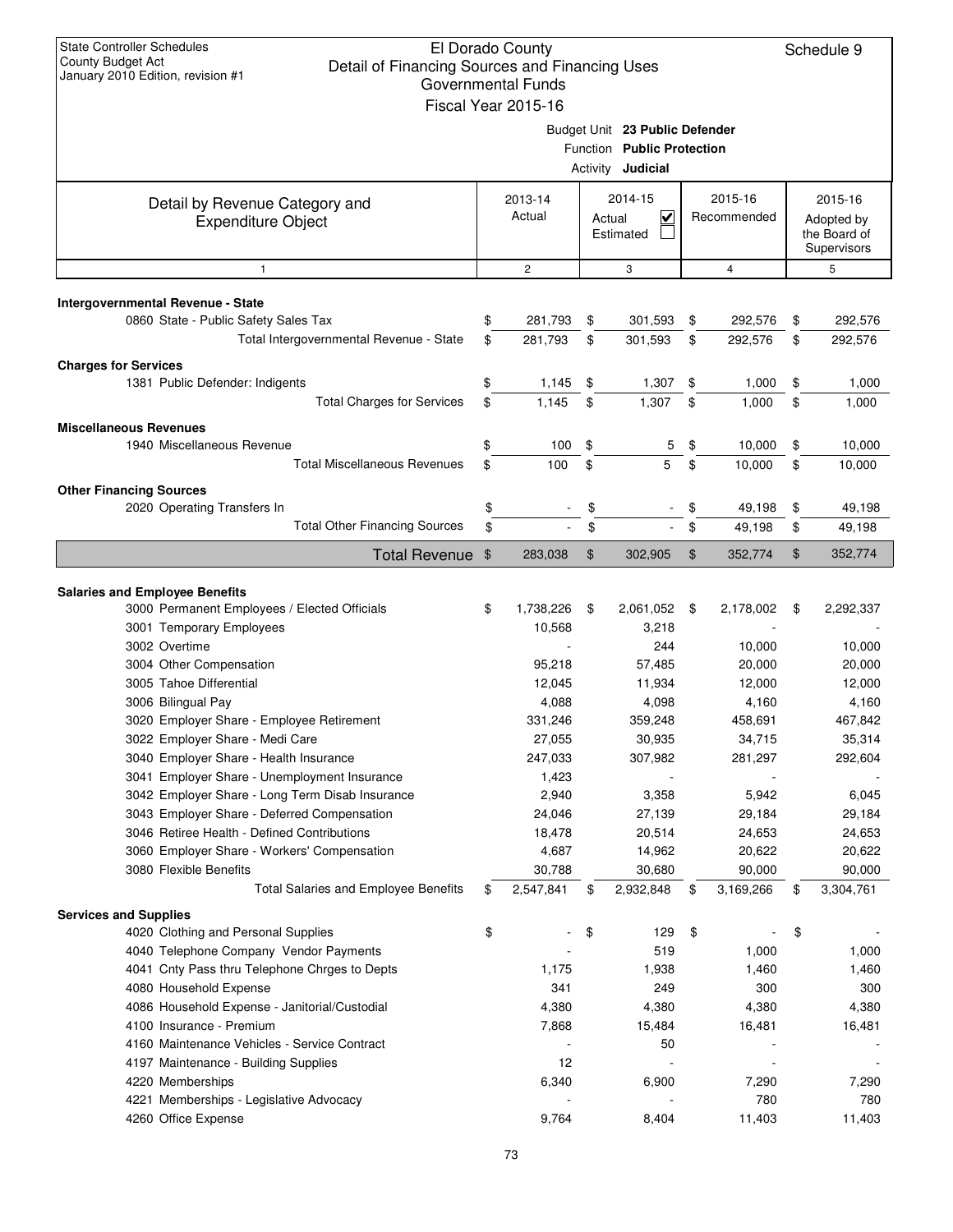| <b>State Controller Schedules</b><br>County Budget Act<br>Detail of Financing Sources and Financing Uses<br>January 2010 Edition, revision #1 | El Dorado County<br>Governmental Funds<br>Fiscal Year 2015-16 |                                                                                          |                        | Schedule 9                                           |
|-----------------------------------------------------------------------------------------------------------------------------------------------|---------------------------------------------------------------|------------------------------------------------------------------------------------------|------------------------|------------------------------------------------------|
|                                                                                                                                               |                                                               | Budget Unit 23 Public Defender<br>Function Public Protection<br>Activity <b>Judicial</b> |                        |                                                      |
| Detail by Revenue Category and<br><b>Expenditure Object</b>                                                                                   | 2013-14<br>Actual                                             | 2014-15<br>$\checkmark$<br>Actual<br>Estimated                                           | 2015-16<br>Recommended | 2015-16<br>Adopted by<br>the Board of<br>Supervisors |
| $\mathbf{1}$                                                                                                                                  | $\overline{2}$                                                | 3                                                                                        | $\overline{4}$         | 5                                                    |
| 4261 Postage                                                                                                                                  | 456                                                           | 467                                                                                      | 600                    | 600                                                  |
| 4262 Software                                                                                                                                 | 458                                                           |                                                                                          | 540                    | 540                                                  |
| 4263 Subscription / Newspaper / Journals                                                                                                      | 1,309                                                         | 89                                                                                       | 1,500                  | 1,500                                                |
| 4264 Books / Manuals                                                                                                                          | 25                                                            | 487                                                                                      |                        |                                                      |
| 4265 Law Books                                                                                                                                | 2,030                                                         | 2,090                                                                                    | 2,500                  | 2,500                                                |
| 4266 Printing / Duplicating                                                                                                                   | 242                                                           | 151                                                                                      | 500                    | 500                                                  |
| 4267 On-Line Subscriptions                                                                                                                    | 17,555                                                        | 18,204                                                                                   | 19,853                 | 19,853                                               |
| 4300 Professional and Specialized Services                                                                                                    | 30,031                                                        | 46,686                                                                                   | 38,330                 | 38,330                                               |
| 4317 Criminal Investigation                                                                                                                   | 206,742                                                       | 92,337                                                                                   |                        |                                                      |
| 4318 Interpreter                                                                                                                              | 1,665                                                         | 963                                                                                      | 5,000                  | 5,000                                                |
| 4320 Verbatim Report - Transcription                                                                                                          | 4,642                                                         | 6,330                                                                                    | 6,000                  | 6,000                                                |
| 4323 Psychiatric Medical Services                                                                                                             | 2,650                                                         | 2,250                                                                                    | 15,000                 | 15,000                                               |
| 4324 Medical, Dental and Lab Services                                                                                                         | 7,766                                                         | 7,961                                                                                    | 7,500                  | 7,500                                                |
| 4343 Perimeter Security                                                                                                                       |                                                               | 176                                                                                      |                        |                                                      |
| 4420 Rents and Leases - Equipment                                                                                                             | 7,906                                                         | 8,214                                                                                    | 8,319                  | 8,319                                                |
| 4440 Rent & Lease - Building/Improvements                                                                                                     | 59,563                                                        | 61,675                                                                                   | 84,895                 | 84,895                                               |
| 4460 Small Tools and Instruments                                                                                                              |                                                               | 64                                                                                       |                        |                                                      |
| 4461 Minor Equipment                                                                                                                          |                                                               |                                                                                          | 2,000                  | 2,000                                                |
| 4462 Minor Computer Equipment                                                                                                                 |                                                               | 1,876                                                                                    | 21,300                 | 21,300                                               |
| 4463 Minor Telephone and Radio Equipment                                                                                                      |                                                               | 111                                                                                      | 250                    | 250                                                  |
| 4500 Special Departmental Expense                                                                                                             | 250                                                           | 42                                                                                       |                        |                                                      |
| 4501 Special Projects                                                                                                                         |                                                               |                                                                                          | 103,371                | 103,371                                              |
| 4502 Educational Materials                                                                                                                    |                                                               | 1,134                                                                                    |                        |                                                      |
| 4503 Staff Development                                                                                                                        | 4,577                                                         | 5,812                                                                                    | 15,250                 | 15,250                                               |
| 4600 Transportation and Travel                                                                                                                | 1,518                                                         | 1,696                                                                                    | 1,500                  | 1,500                                                |
| 4602 Employee - Private Auto Mileage                                                                                                          | 7,802                                                         | 7,914                                                                                    | 9,000                  | 9,000                                                |
| 4605 Vehicle - Rent or Lease                                                                                                                  | 554                                                           | 4,929                                                                                    | 14,724                 | 14,724                                               |
| 4606 Fuel Purchases                                                                                                                           | 190                                                           | 1,663                                                                                    | 8,000                  | 8,000                                                |
| 4608 Hotel Accommodations                                                                                                                     | 4,331                                                         | 3,690                                                                                    | 5,950                  | 5,950                                                |
| 4620 Utilities                                                                                                                                | 12,672                                                        | 11,388                                                                                   | 17,354                 | 17,354                                               |
| <b>Total Services and Supplies</b>                                                                                                            | \$<br>404,813                                                 | \$<br>326,453                                                                            | \$<br>432,330          | \$<br>432,330                                        |
|                                                                                                                                               |                                                               |                                                                                          |                        |                                                      |
| <b>Intrafund Transfers</b>                                                                                                                    |                                                               |                                                                                          |                        |                                                      |
| 7200 Intrafund Transfers                                                                                                                      | \$<br>50                                                      | \$<br>25                                                                                 | \$<br>100              | \$<br>100                                            |
| 7210 Intrafnd: Collections                                                                                                                    |                                                               |                                                                                          | 250                    | 250                                                  |
| 7223 Intrafnd: Mail Service                                                                                                                   | 2,326                                                         | 2,481                                                                                    | 2,699                  | 2,699                                                |
| 7224 Intrafnd: Stores Support                                                                                                                 | 366                                                           | 389                                                                                      | 861                    | 861                                                  |
| 7231 Intrafnd: IS Programming Support                                                                                                         | 16,205                                                        | 43,659                                                                                   | 49,440                 | 49,440                                               |
| 7232 Intrafnd: Maint Bldg & Improvmnts                                                                                                        | 872                                                           | 518                                                                                      |                        |                                                      |
| <b>Total Intrafund Transfers</b>                                                                                                              | \$<br>19,818                                                  | \$<br>47,072                                                                             | \$<br>53,350           | \$<br>53,350                                         |
| <b>Total Expenditures/Appropriations</b>                                                                                                      | \$<br>2,972,472                                               | \$<br>3,306,373                                                                          | \$<br>3,654,946        | 3,790,441                                            |
|                                                                                                                                               |                                                               |                                                                                          |                        | \$                                                   |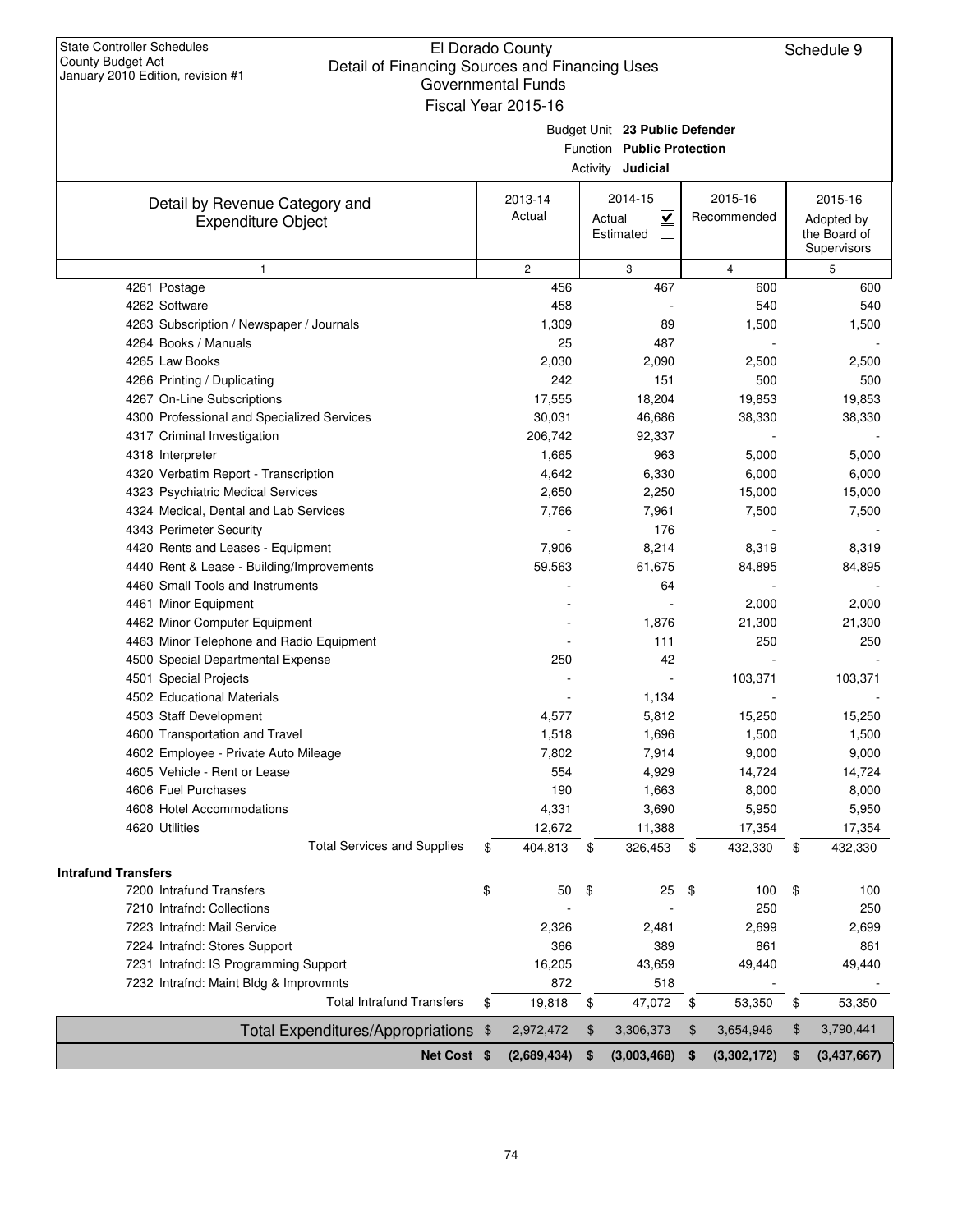| <b>State Controller Schedules</b><br>El Dorado County<br>Schedule 9<br>County Budget Act<br>Detail of Financing Sources and Financing Uses<br>January 2010 Edition, revision #1<br>Governmental Funds<br>Fiscal Year 2015-16 |                                                                               |                   |                    |                                                           |                                                      |                        |                                             |                                                      |                    |
|------------------------------------------------------------------------------------------------------------------------------------------------------------------------------------------------------------------------------|-------------------------------------------------------------------------------|-------------------|--------------------|-----------------------------------------------------------|------------------------------------------------------|------------------------|---------------------------------------------|------------------------------------------------------|--------------------|
|                                                                                                                                                                                                                              |                                                                               |                   |                    |                                                           | Budget Unit 24 Sheriff<br>Function Public Protection |                        | <b>Activity Police Protection/Detention</b> |                                                      |                    |
|                                                                                                                                                                                                                              | Detail by Revenue Category and<br><b>Expenditure Object</b>                   | 2013-14<br>Actual |                    | 2014-15<br>$\overline{\mathbf{v}}$<br>Actual<br>Estimated |                                                      | 2015-16<br>Recommended |                                             | 2015-16<br>Adopted by<br>the Board of<br>Supervisors |                    |
|                                                                                                                                                                                                                              | $\mathbf{1}$                                                                  |                   | $\overline{c}$     |                                                           | 3                                                    |                        | $\overline{4}$                              |                                                      | 5                  |
| <b>Taxes</b>                                                                                                                                                                                                                 |                                                                               |                   |                    |                                                           |                                                      |                        |                                             |                                                      |                    |
|                                                                                                                                                                                                                              | 0110 Property Taxes - Current Unsecured<br><b>Total Taxes</b>                 | \$<br>\$          | 122,578<br>122,578 | \$<br>\$                                                  | 122,578<br>122,578                                   | \$<br>\$               | 126,772<br>126,772                          | \$<br>\$                                             | 126,772<br>126,772 |
|                                                                                                                                                                                                                              | <b>Licenses, Permits and Franchises</b>                                       |                   |                    |                                                           |                                                      |                        |                                             |                                                      |                    |
|                                                                                                                                                                                                                              | 0260 Other License and Permits<br>0274 Alarm Permit                           | \$                | 2,334<br>100,650   | \$                                                        | 1,824 \$<br>92,430                                   |                        | 3,200<br>95,000                             | \$                                                   | 1,700<br>95,000    |
|                                                                                                                                                                                                                              | 0275 Carry Consealed Weapon Permit                                            |                   | 27,687             |                                                           | 25,713                                               |                        | 16,500                                      |                                                      | 16,500             |
|                                                                                                                                                                                                                              | Total Licenses, Permits and Franchises                                        | \$                | 130,671            | \$                                                        | 119,967                                              | \$                     | 114,700                                     | \$                                                   | 113,200            |
|                                                                                                                                                                                                                              | <b>Fines, Forfeitures and Penalties</b><br>0300 Vehicle Code Fines            | \$                | 53,824             | \$                                                        |                                                      | \$                     |                                             |                                                      |                    |
|                                                                                                                                                                                                                              | Total Fines, Forfeitures and Penalties                                        | \$                | 53,824             | \$                                                        | 44,917<br>44,917                                     | \$                     | 40,000<br>40,000                            | \$<br>\$                                             | 45,000<br>45,000   |
|                                                                                                                                                                                                                              |                                                                               |                   |                    |                                                           |                                                      |                        |                                             |                                                      |                    |
|                                                                                                                                                                                                                              | Revenue from Use of Money and Property<br>0422 Rent - Miscellaneous           | \$                | 3,850              | \$                                                        | 4,200                                                | \$                     | 4,200                                       | \$                                                   | 4,200              |
|                                                                                                                                                                                                                              | Total Revenue from Use of Money and Property                                  | \$                | 3,850              | \$                                                        | 4,200                                                | \$                     | 4,200                                       | \$                                                   | 4,200              |
|                                                                                                                                                                                                                              |                                                                               |                   |                    |                                                           |                                                      |                        |                                             |                                                      |                    |
|                                                                                                                                                                                                                              | Intergovernmental Revenue - State<br>0542 State - Vehicle Abatement Surcharge | \$                | 200,854            | \$                                                        | 190,459                                              | \$                     | 110,000                                     | \$                                                   | 110,000            |
|                                                                                                                                                                                                                              | 0760 State - Corrections                                                      |                   | 57,475             |                                                           | 56,390                                               |                        | 57,750                                      |                                                      | 57,750             |
|                                                                                                                                                                                                                              | 0780 State - Disaster Relief                                                  |                   |                    |                                                           |                                                      |                        |                                             |                                                      | 146,322            |
|                                                                                                                                                                                                                              | 0860 State - Public Safety Sales Tax                                          |                   | 6,584,925          |                                                           | 7,073,392                                            |                        | 7,293,153                                   |                                                      | 7,304,153          |
|                                                                                                                                                                                                                              | 0880 State - Other                                                            |                   | 122,787            |                                                           | 138,700                                              |                        | 331,554                                     |                                                      | 122,317            |
|                                                                                                                                                                                                                              | 0883 State - Peace Officers Training Program                                  |                   | 52,801             |                                                           | 45,095                                               |                        | 50,000                                      |                                                      | 35,000             |
|                                                                                                                                                                                                                              | 0900 State - Boating and Waterways                                            |                   | 319,608            |                                                           | 359,546                                              |                        | 360,410                                     |                                                      | 319,546            |
|                                                                                                                                                                                                                              | Total Intergovernmental Revenue - State                                       | \$                | 7,338,450          | \$                                                        | 7,863,582                                            | \$                     | 8,202,867                                   | \$                                                   | 8,095,088          |
|                                                                                                                                                                                                                              | Intergovernmental Revenue - Federal                                           |                   |                    |                                                           |                                                      |                        |                                             |                                                      |                    |
|                                                                                                                                                                                                                              | 1060 Federal - Emerg Mngt Agency (FEMA)<br>1100 Federal - Other               | \$                | 626,804            | \$                                                        | 781,164                                              | \$                     | 277,553                                     | \$                                                   | 585,289<br>851,915 |
|                                                                                                                                                                                                                              | 1121 Federal - SCAAP - ST Criminal Alien Asst P                               |                   | 36,562             |                                                           |                                                      |                        | 8,398                                       |                                                      | 8,398              |
|                                                                                                                                                                                                                              | Total Intergovernmental Revenue - Federal                                     | \$                | 663,366            | \$                                                        | 781,164                                              | \$                     | 285,951                                     | \$                                                   | 1,445,602          |
|                                                                                                                                                                                                                              | <b>Revenue Other Governmental Agencies</b>                                    |                   |                    |                                                           |                                                      |                        |                                             |                                                      |                    |
|                                                                                                                                                                                                                              | 1200 Other - Governmental Agencies                                            | \$                | 62,457             | \$                                                        |                                                      | \$                     | 25,000                                      | \$                                                   | 25,000             |
|                                                                                                                                                                                                                              | 1207 Shingle Springs Rancheria                                                |                   | 500,000            |                                                           | 500,000                                              |                        | 500,000                                     |                                                      | 500,000            |
|                                                                                                                                                                                                                              | Total Revenue Other Governmental Agencies                                     | \$                | 562,457            | \$                                                        | 500,000                                              | \$                     | 525,000                                     | \$                                                   | 525,000            |
|                                                                                                                                                                                                                              | <b>Charges for Services</b>                                                   |                   |                    |                                                           |                                                      |                        |                                             |                                                      |                    |
|                                                                                                                                                                                                                              | 1340 Communication Services                                                   | \$                | 4,894              | \$                                                        | 6,256                                                | -\$                    | 7,000                                       | \$                                                   | 7,000              |
|                                                                                                                                                                                                                              | 1490 Civil Process Services                                                   |                   | 64,900             |                                                           | 89,861                                               |                        | 70,000                                      |                                                      | 80,000             |
|                                                                                                                                                                                                                              | 1500 Court Fees and Costs                                                     |                   | 113                |                                                           | 381                                                  |                        | 100                                         |                                                      | 100                |
|                                                                                                                                                                                                                              | 1508 Booking Fee                                                              |                   | 97,397             |                                                           | 92,808                                               |                        | 98,500                                      |                                                      | 89,793             |
|                                                                                                                                                                                                                              | 1540 Estate Fees<br>1580 Law Enforcement Services                             |                   | 13,164<br>74,843   |                                                           | 25,090<br>150,587                                    |                        | 8,000<br>61,400                             |                                                      | 12,000<br>85,400   |
|                                                                                                                                                                                                                              | 1581 United States Forest Service (USFS)                                      |                   | 34,124             |                                                           | (587)                                                |                        | 45,000                                      |                                                      | 37,000             |
|                                                                                                                                                                                                                              | 1582 Law Enforcement: Fingerprinting Services                                 |                   | 25,848             |                                                           | 25,716                                               |                        | 20,000                                      |                                                      | 25,000             |
|                                                                                                                                                                                                                              | 1583 Law Enforcement: Vehicle Abatement                                       |                   |                    |                                                           |                                                      |                        | 1,000                                       |                                                      | 1,000              |
|                                                                                                                                                                                                                              | 1740 Charges for Services                                                     |                   | 22,561             |                                                           | 20,760                                               |                        | 31,000                                      |                                                      | 21,000             |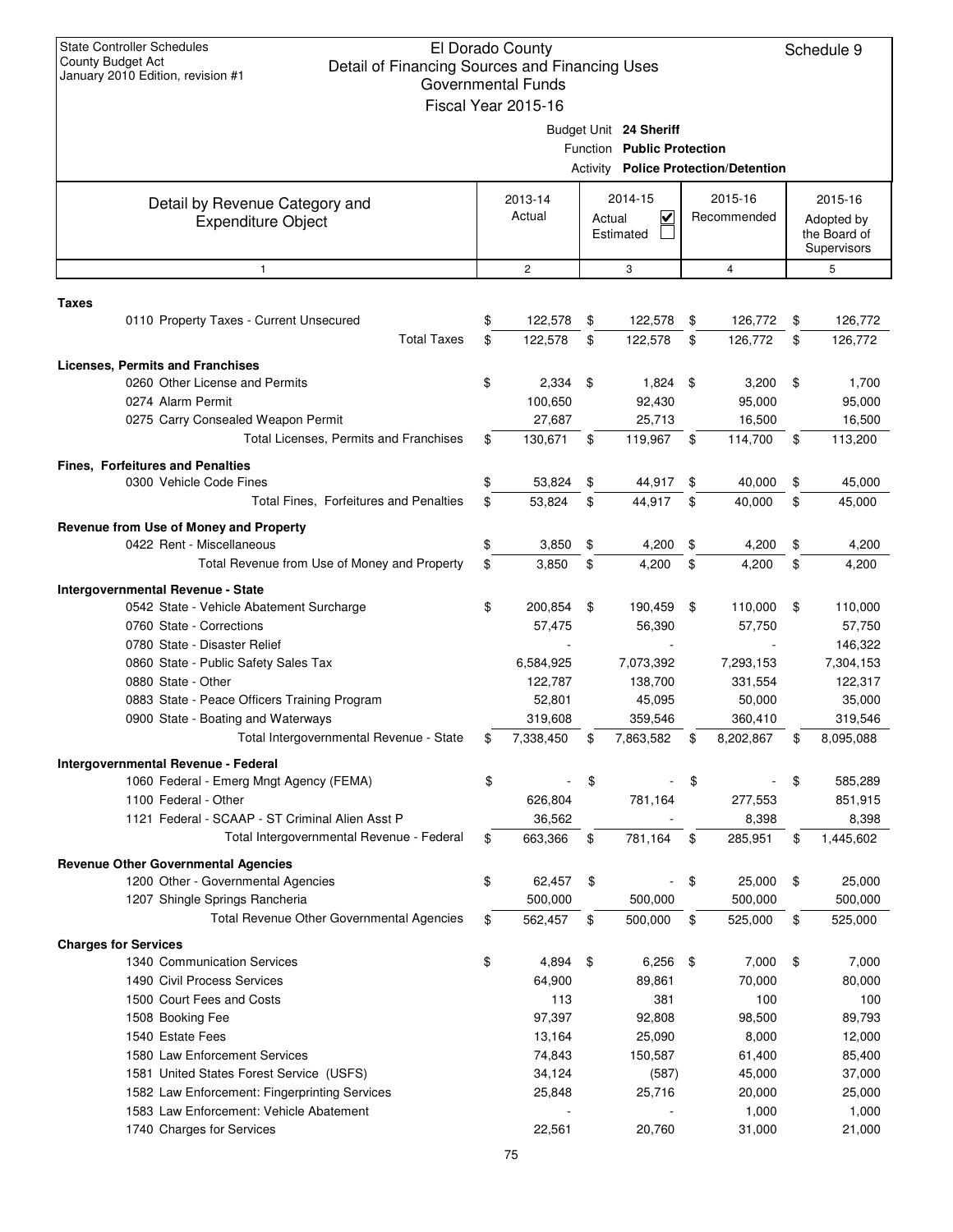| <b>State Controller Schedules</b><br>County Budget Act<br>Detail of Financing Sources and Financing Uses<br>January 2010 Edition, revision #1 | El Dorado County<br>Governmental Funds<br>Fiscal Year 2015-16 |                                                                                                     |                        | Schedule 9                                           |
|-----------------------------------------------------------------------------------------------------------------------------------------------|---------------------------------------------------------------|-----------------------------------------------------------------------------------------------------|------------------------|------------------------------------------------------|
|                                                                                                                                               |                                                               | Budget Unit 24 Sheriff<br>Function Public Protection<br><b>Activity Police Protection/Detention</b> |                        |                                                      |
| Detail by Revenue Category and<br><b>Expenditure Object</b>                                                                                   | 2013-14<br>Actual                                             | 2014-15<br>$\overline{\mathsf{v}}$<br>Actual<br>Estimated                                           | 2015-16<br>Recommended | 2015-16<br>Adopted by<br>the Board of<br>Supervisors |
| 1                                                                                                                                             | $\overline{c}$                                                | 3                                                                                                   | $\overline{4}$         | 5                                                    |
| 1742 Miscellaneous Copy Fees                                                                                                                  | 8,250                                                         | 8,830                                                                                               | 7,000                  | 8,500                                                |
| 1747 Home Electronic Monitoring Prog (HEMP)                                                                                                   | 275                                                           |                                                                                                     |                        |                                                      |
| 1748 In Custody Weekender Work Program                                                                                                        | 8,320                                                         | 14,130                                                                                              | 7,000                  | 8,500                                                |
| 1749 Weekender Work Program                                                                                                                   | 65,373                                                        | 69,839                                                                                              | 50,000                 | 65,000                                               |
| 1800 Interfund Revenue                                                                                                                        | 1,080                                                         | 1,164                                                                                               | 1,000                  | 1,000                                                |
| 1802 Intrfnd Rev: Radio Equip & Support                                                                                                       | 2,095                                                         | 1,080                                                                                               | 1,000                  | 1,000                                                |
| <b>Total Charges for Services</b>                                                                                                             | \$<br>423,236                                                 | \$<br>505,914                                                                                       | \$<br>408,000          | \$<br>442,293                                        |
| <b>Miscellaneous Revenues</b>                                                                                                                 |                                                               |                                                                                                     |                        |                                                      |
| 1920 Other Sales                                                                                                                              | \$<br>8,235                                                   | \$<br>8,498                                                                                         | \$<br>5,000            | \$<br>5,000                                          |
| 1940 Miscellaneous Revenue                                                                                                                    | 12,998                                                        | 6,463                                                                                               | 9,500                  | 9,500                                                |
| 1941 Miscellaneous Refund                                                                                                                     |                                                               | 6,386                                                                                               |                        |                                                      |
| 1943 Miscellaneous Donation                                                                                                                   | 6,152                                                         | 13,864                                                                                              | 5,000                  | 5,000                                                |
| 1947 Insurance Refund                                                                                                                         |                                                               | 208,802                                                                                             |                        |                                                      |
| 1951 Advertising                                                                                                                              | 46,800                                                        | 52,920                                                                                              | 42,960                 | 45,960                                               |
| 1952 Unclaimed Cash                                                                                                                           | 1,183                                                         | 427                                                                                                 | 800                    | 800                                                  |
| <b>Total Miscellaneous Revenues</b>                                                                                                           | \$<br>75,368                                                  | \$<br>297,360                                                                                       | \$<br>63,260           | \$<br>66,260                                         |
|                                                                                                                                               |                                                               |                                                                                                     |                        |                                                      |
| <b>Other Financing Sources</b><br>2020 Operating Transfers In                                                                                 | \$<br>4,294,440                                               | \$<br>4,402,011                                                                                     | \$<br>4,750,359        | \$<br>6,530,967                                      |
| <b>Total Other Financing Sources</b>                                                                                                          | \$<br>4,294,440                                               | \$<br>4,402,011                                                                                     | \$<br>4,750,359        | \$<br>6,530,967                                      |
|                                                                                                                                               |                                                               |                                                                                                     |                        |                                                      |
| <b>Residual Equity Transfers</b>                                                                                                              |                                                               |                                                                                                     |                        |                                                      |
| 2100 Residual Equity Transfers In                                                                                                             | \$<br>21,048                                                  | \$                                                                                                  | \$                     | 46,403                                               |
| <b>Total Residual Equity Transfers</b>                                                                                                        | \$<br>21,048                                                  | \$                                                                                                  | \$                     | \$<br>46,403                                         |
| Total Revenue                                                                                                                                 | \$<br>13,689,288                                              | 14,641,694                                                                                          | 14,521,109             | 17,440,785                                           |
| <b>Salaries and Employee Benefits</b>                                                                                                         |                                                               |                                                                                                     |                        |                                                      |
| 3000 Permanent Employees / Elected Officials                                                                                                  | \$<br>25, 127, 192                                            | \$<br>26,548,640                                                                                    | \$<br>26,601,908       | \$<br>26,800,366                                     |
| 3001 Temporary Employees                                                                                                                      | 486,356                                                       | 175,607                                                                                             | 161,631                | 857,012                                              |
| 3002 Overtime                                                                                                                                 | 1,904,902                                                     | 2,302,997                                                                                           | 2,107,156              | 2,127,919                                            |
| 3003 Standby Pay                                                                                                                              | 61,029                                                        | 55,689                                                                                              |                        |                                                      |
| 3004 Other Compensation                                                                                                                       | 635,294                                                       | 830,418                                                                                             | 366,353                | 368,753                                              |
| 3005 Tahoe Differential                                                                                                                       | 184,850                                                       | 186,133                                                                                             | 194,400                | 194,400                                              |
| 3006 Bilingual Pay                                                                                                                            | 32,919                                                        | 31,398                                                                                              | 30,940                 | 30,940                                               |
| 3007 Hazard Pay                                                                                                                               | 6,296                                                         | 4,392                                                                                               | 28,080                 | 28,080                                               |
| 3020 Employer Share - Employee Retirement                                                                                                     | 7,284,769                                                     | 7,976,403                                                                                           | 9,172,652              | 9,270,833                                            |
| 3022 Employer Share - Medi Care                                                                                                               | 393,892                                                       | 416,788                                                                                             | 427,629                | 431,890                                              |
| 3040 Employer Share - Health Insurance                                                                                                        | 4,519,584                                                     | 5,504,940                                                                                           | 5,549,148              | 5,600,364                                            |
| 3041 Employer Share - Unemployment Insurance                                                                                                  | 15,102                                                        |                                                                                                     |                        |                                                      |
| 3042 Employer Share - Long Term Disab Insurance                                                                                               | 42,849                                                        | 24,062                                                                                              | 35,844                 | 35,844                                               |
| 3043 Employer Share - Deferred Compensation                                                                                                   | 47,156                                                        | 51,980                                                                                              | 59,350                 | 59,350                                               |
| 3046 Retiree Health - Defined Contributions                                                                                                   | 339,407                                                       | 362,419                                                                                             | 382,126                | 382,126                                              |
| 3060 Employer Share - Workers' Compensation                                                                                                   | 725,423                                                       | 2,480,586                                                                                           | 3,052,949              | 3,089,995                                            |
| 3080 Flexible Benefits                                                                                                                        | 162,267                                                       | 160,756                                                                                             | 744,416                | 756,740                                              |
| Total Salaries and Employee Benefits                                                                                                          | \$<br>41,969,287                                              | \$<br>47,113,208                                                                                    | \$<br>48,914,582       | 50,034,612                                           |

**Services and Supplies**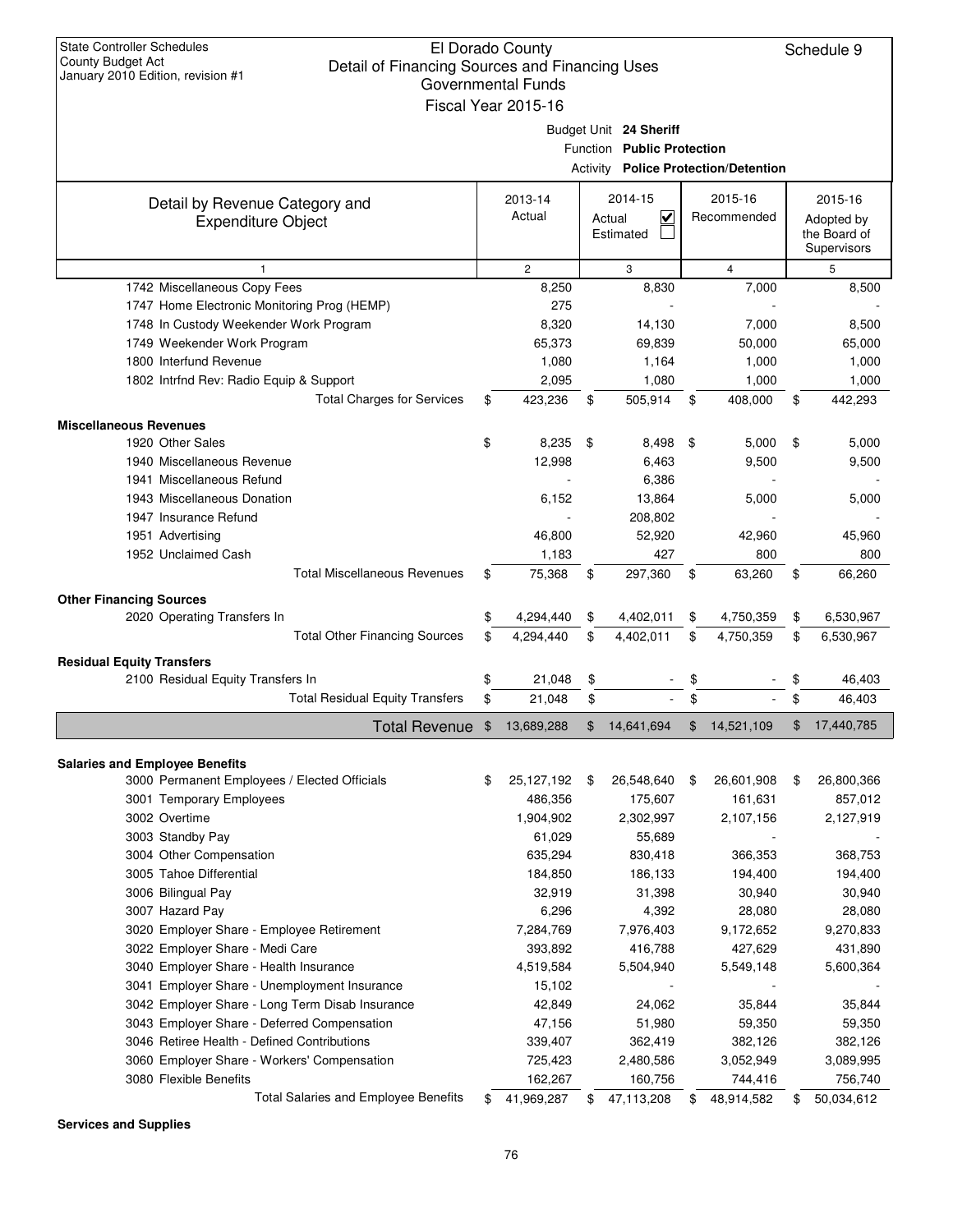## El Dorado County Detail of Financing Sources and Financing Uses Governmental Funds Fiscal Year 2015-16

| January 2010 Edition, revision #1                   | Governmental Funds<br>Fiscal Year 2015-16 |                           |                                                      |                                 |                    |
|-----------------------------------------------------|-------------------------------------------|---------------------------|------------------------------------------------------|---------------------------------|--------------------|
|                                                     |                                           |                           |                                                      |                                 |                    |
|                                                     |                                           |                           | Budget Unit 24 Sheriff<br>Function Public Protection |                                 |                    |
|                                                     |                                           |                           | <b>Activity Police Protection/Detention</b>          |                                 |                    |
|                                                     |                                           |                           |                                                      |                                 |                    |
| Detail by Revenue Category and                      |                                           | 2013-14                   | 2014-15                                              | 2015-16                         | 2015-16            |
| <b>Expenditure Object</b>                           |                                           | Actual                    | V<br>Actual                                          | Recommended                     | Adopted by         |
|                                                     |                                           |                           | Estimated                                            |                                 | the Board of       |
|                                                     |                                           |                           |                                                      |                                 | Supervisors        |
| $\mathbf{1}$<br>4020 Clothing and Personal Supplies | \$                                        | $\overline{2}$<br>110,620 | 3<br>\$<br>118,823                                   | $\overline{4}$<br>\$<br>116,420 | 5<br>\$<br>119,563 |
| 4023 Non-cnty Employee Uniform Allowance            |                                           | 1,950                     | 2,625                                                |                                 |                    |
| 4040 Telephone Company Vendor Payments              |                                           | 120,833                   | 124,106                                              | 153,628                         | 153,628            |
| 4041 Cnty Pass thru Telephone Chrges to Depts       |                                           | 28,253                    | 45,433                                               | 27,571                          | 27,571             |
| 4044 Cable/Internet Service                         |                                           | 6,228                     | 8,686                                                | 15,070                          | 15,070             |
| 4060 Food and Food Products                         |                                           | 635,980                   | 592,156                                              | 679,475                         | 679,475            |
| 4080 Household Expense                              |                                           | 130,239                   | 143,381                                              | 122,415                         | 122,415            |
| 4081 Household Expense - Paper Goods                |                                           |                           | 103                                                  |                                 |                    |
| 4082 Household Expense - Other                      |                                           | 29,564                    | 30,141                                               | 30,500                          | 30,500             |
| 4083 Household Expense - Laundry                    |                                           | 1,119                     | 1,344                                                | 1,872                           | 1,872              |
| 4085 Household Expense - Refuse Disposal            |                                           | 32,344                    | 33,073                                               | 31,890                          | 31,890             |
| 4086 Household Expense - Janitorial/Custodial       |                                           | 19,305                    | 18,684                                               | 21,800                          | 21,800             |
| 4100 Insurance - Premium                            |                                           | 579,256                   | 1,251,604                                            | 1,126,110                       | 1,126,110          |
| 4101 Insurance - Additional Liability               |                                           | 2,802                     | 2,758                                                | 3,000                           | 3,000              |
| 4140 Maintenance - Equipment                        |                                           | 134,367                   | 130,612                                              | 147,455                         | 147,455            |
| 4141 Maintenance - Office Equipment                 |                                           |                           |                                                      | 900                             | 900                |
| 4142 Maintenance - Telephone / Radio                |                                           |                           | 74                                                   | 12,500                          | 12,500             |
| 4143 Maintenance - Service Contracts                |                                           | 21,375                    | 36,625                                               |                                 | 117,822            |
| 4144 Maintenance - Computer System Supplies         |                                           | 201,893                   | 247,725                                              | 266,622                         | 266,622            |
| 4145 Maintenance - Equipment Parts                  |                                           | 15,956                    | 8,295                                                | 18,800                          | 18,800             |
| 4160 Maintenance Vehicles - Service Contract        |                                           |                           |                                                      | 4,460                           | 4,460              |
| 4161 Maintenance Vehicles - Parts/Direct Chrg       |                                           | 212                       | 5,578                                                | 6,750                           | 6,750              |
| 4162 Maintenance Vehicles - Supplies                |                                           | 735                       | 655                                                  | 7,850                           | 7,850              |
| 4164 Maintenance Vehicles - Tires and Tubes         |                                           | 1,275                     |                                                      | 4,850                           | 4,850              |
| 4165 Maintenance Vehicles - Oil and Grease          |                                           | 8                         | 154                                                  | 700                             | 700                |
| 4180 Maintenance - Building and Improvements        |                                           | 12,945                    | 16,695                                               | 45,750                          | 135,750            |
| 4197 Maintenance - Building Supplies                |                                           | 2,659                     | 1,235                                                | 2,200                           | 2,200              |
| 4200 Medical, Dental and Laboratory Supplies        |                                           | 1,115                     | 30,652                                               | 200                             | 200                |
| 4220 Memberships                                    |                                           | 4,994                     | 5,316                                                | 8,955                           | 10,390             |
| 4221 Memberships - Legislative Advocacy             |                                           | 6,840                     | 6,840                                                | 6,900                           | 6,900              |
| 4260 Office Expense                                 |                                           | 88,073                    | 78,466                                               | 90,765                          | 90,765             |
| 4261 Postage<br>4262 Software                       |                                           | 22,419                    | 23,265                                               | 23,900                          | 23,900             |
| 4263 Subscription / Newspaper / Journals            |                                           | 24,895<br>5,549           | 32,814<br>6,452                                      | 21,996<br>3,715                 | 21,996<br>3,715    |
| 4264 Books / Manuals                                |                                           | 823                       | 888                                                  | 8,100                           | 8,100              |
| 4265 Law Books                                      |                                           | 1,755                     | 1,857                                                | 2,825                           | 2,825              |
| 4266 Printing / Duplicating                         |                                           | 24,607                    | 11,314                                               | 21,900                          | 22,926             |
| 4267 On-Line Subscriptions                          |                                           |                           | 314                                                  |                                 |                    |
| 4300 Professional and Specialized Services          |                                           | 435,026                   | 540,127                                              | 568,874                         | 763,826            |
| 4308 External Data Processing Services              |                                           | 108,439                   | 101,628                                              | 119,600                         | 119,600            |
| 4318 Interpreter                                    |                                           |                           | 1,022                                                |                                 |                    |
| 4320 Verbatim Report - Transcription                |                                           | 3,992                     | 1,486                                                | 3,280                           | 3,280              |
| 4323 Psychiatric Medical Services                   |                                           | 12,925                    | 10,025                                               | 13,000                          | 13,000             |
| 4324 Medical, Dental and Lab Services               |                                           | 266,378                   | 202,848                                              | 223,000                         | 223,000            |
| 4334 Fire Prevention and Inspection                 |                                           | 2,233                     | 334                                                  | 5,622                           | 5,622              |
| 4420 Rents and Leases - Equipment                   |                                           | 93,807                    | 97,899                                               | 117,778                         | 117,778            |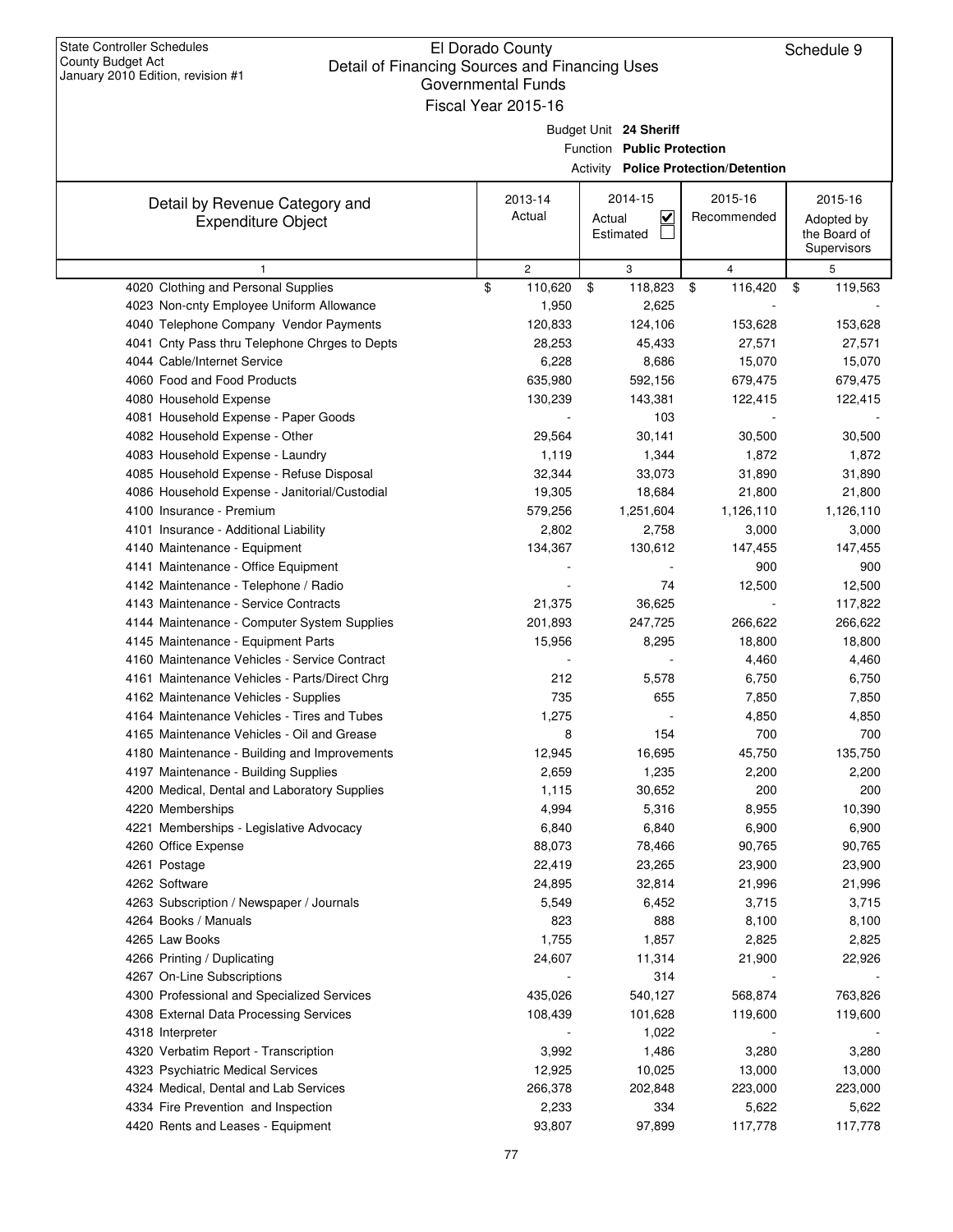| <b>State Controller Schedules</b><br>County Budget Act<br>Detail of Financing Sources and Financing Uses | El Dorado County          |        |                            |                                             | Schedule 9      |
|----------------------------------------------------------------------------------------------------------|---------------------------|--------|----------------------------|---------------------------------------------|-----------------|
| January 2010 Edition, revision #1                                                                        | <b>Governmental Funds</b> |        |                            |                                             |                 |
|                                                                                                          | Fiscal Year 2015-16       |        |                            |                                             |                 |
|                                                                                                          |                           |        |                            |                                             |                 |
|                                                                                                          |                           |        | Budget Unit 24 Sheriff     |                                             |                 |
|                                                                                                          |                           |        | Function Public Protection |                                             |                 |
|                                                                                                          |                           |        |                            | <b>Activity Police Protection/Detention</b> |                 |
| Detail by Revenue Category and                                                                           | 2013-14                   |        | 2014-15                    | 2015-16                                     | 2015-16         |
| <b>Expenditure Object</b>                                                                                | Actual                    | Actual | <u>V</u>                   | Recommended                                 | Adopted by      |
|                                                                                                          |                           |        | Estimated                  |                                             | the Board of    |
|                                                                                                          |                           |        |                            |                                             | Supervisors     |
| $\mathbf{1}$                                                                                             | $\overline{c}$            |        | 3                          | $\overline{4}$                              | 5               |
| 4421 Security System                                                                                     | 14,115                    |        | 14,414                     | 12,118                                      | 12,118          |
| 4440 Rent & Lease - Building/Improvements                                                                | 303,520                   |        | 316,838                    | 308,356                                     | 308,356         |
| 4460 Small Tools and Instruments                                                                         | 77,643                    |        | 64,276                     | 53,338                                      | 54,768          |
| 4461 Minor Equipment                                                                                     | 201,202                   |        | 187,674                    | 116,295                                     | 162,269         |
| 4462 Minor Computer Equipment                                                                            | 125,232                   |        | 150,180                    | 66,080                                      | 388,606         |
| 4463 Minor Telephone and Radio Equipment                                                                 | 73,263                    |        | 159,379                    | 64,260                                      | 100,110         |
| 4464 Minor Law Enforcement Equipment                                                                     | 231,351                   |        | 185,631                    | 218,410                                     | 433,926         |
| 4465 Minor Vehicle Equipment                                                                             | 96,108                    |        | 23,080                     | 89,340                                      | 112,156         |
| 4500 Special Departmental Expense                                                                        | 86,805                    |        | 246,119                    | 64,030                                      | 89,275          |
| 4501 Special Projects                                                                                    | 759                       |        | 885                        |                                             |                 |
| 4502 Educational Materials                                                                               | 20                        |        | 75                         |                                             |                 |
| 4503 Staff Development                                                                                   | 109,563<br>51,681         |        | 76,125                     | 156,898<br>63,096                           | 161,778         |
| 4505 SB 924 - Transportation and Travel<br>4506 Film Development/Photography Supplies                    |                           |        | 41,853                     | 50                                          | 63,096<br>50    |
| 4509 Detective Expense                                                                                   | 10,000                    |        |                            |                                             |                 |
| 4529 Software License                                                                                    | 59,380                    |        | 19,420                     | 10,775                                      | 10,775          |
| 4534 Ammunition                                                                                          | 110,934                   |        | 116,472                    | 149,449                                     | 216,037         |
| 4540 Staff Development                                                                                   | 4,439                     |        | 10,869                     | 20,000                                      | 20,000          |
| 4600 Transportation and Travel                                                                           | 89,759                    |        | 71,217                     | 103,947                                     | 109,439         |
| 4601 Volunteer - Transportation and Travel                                                               | 10,230                    |        | 8,202                      | 4,800                                       | 4,800           |
| 4602 Employee - Private Auto Mileage                                                                     | 15,059                    |        | 12,308                     | 21,667                                      | 21,667          |
| 4604 Volunteer - Private Auto Mileage                                                                    | (189)                     |        |                            | 3,000                                       | 3,000           |
| 4605 Vehicle - Rent or Lease                                                                             | 842,749                   |        | 1,022,498                  | 899,465                                     | 899,465         |
| 4606 Fuel Purchases                                                                                      | 711,801                   |        | 605,322                    | 757,334                                     | 757,334         |
| 4608 Hotel Accommodations                                                                                | 97,287                    |        | 113,363                    | 176,545                                     | 181,825         |
| 4620 Utilities                                                                                           | 793,921                   |        | 780,478                    | 751,408                                     | 751,408         |
| <b>Total Services and Supplies</b>                                                                       | \$<br>7,310,420           | \$     | 8,200,788                  | \$<br>8,199,659                             | \$<br>9,359,634 |
| <b>Other Charges</b>                                                                                     |                           |        |                            |                                             |                 |
| 5240 Contribution To Non-county Governmental                                                             | \$                        | \$     | 6,353                      | \$                                          | \$<br>558,852   |
| 5300 Interfund Expenditures                                                                              | 27,258                    |        | 25,138                     | 10,100                                      | 10,100          |
| <b>Total Other Charges</b>                                                                               | \$<br>27,258              | \$     | 31,490                     | \$<br>10,100                                | \$<br>568,952   |
|                                                                                                          |                           |        |                            |                                             |                 |
| <b>Fixed Assets</b>                                                                                      |                           |        |                            |                                             |                 |
| 6020 Fixed Assets - Building and Improvement                                                             | \$<br>19,326              | \$     |                            | \$<br>100,500                               | \$<br>100,500   |
| 6040 Fixed Assets - Equipment                                                                            | 725,629                   |        | 599,328                    | 674,850                                     | 756,192         |
| 6041 Fixed Assets - Data Proc Sys Devel Equip                                                            | 4,172                     |        |                            |                                             |                 |
| 6042 Fixed Assets - Computer Sys Equipment                                                               | 137,359                   |        | 280,124                    | 1,022,103                                   | 863,800         |
| 6045 Fixed Assets - Vehicles                                                                             | 25,931                    |        |                            |                                             | 105,000         |
| <b>Total Fixed Assets</b>                                                                                | \$<br>912,417             | \$     | 879,452                    | \$<br>1,797,453                             | \$<br>1,825,492 |
| <b>Other Financing Uses</b>                                                                              |                           |        |                            |                                             |                 |
| 7000 Operating Transfers Out                                                                             | \$                        | \$     | 124,321                    | \$                                          | \$              |
| 7001 Operating Transfers Out: Fleet                                                                      | 55,773                    |        |                            |                                             |                 |
| <b>Total Other Financing Uses</b>                                                                        | \$<br>55,773              | \$     | 124,321                    | \$                                          | \$              |
| <b>Intrafund Transfers</b>                                                                               |                           |        |                            |                                             |                 |

7200 Intrafund Transfers 1,200 \$4,200 \$4,200 \$4,200 \$4,200 \$4,200 \$4,200 \$4,200 \$ 7210 Intrafnd: Collections and the state of the state of the state of the state of the state of the state of the state of the state of the state of the state of the state of the state of the state of the state of the state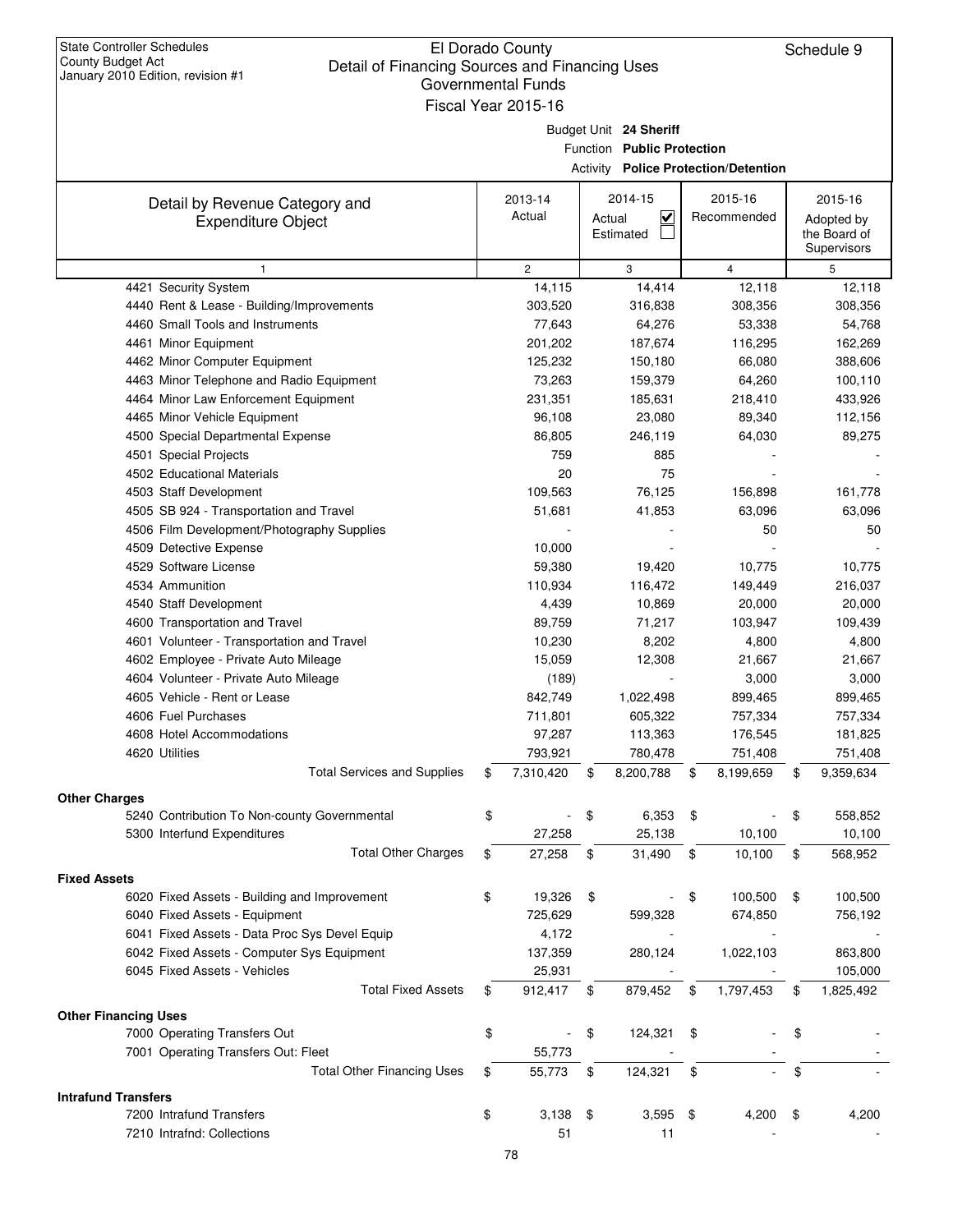| <b>State Controller Schedules</b><br>County Budget Act<br>Detail of Financing Sources and Financing Uses<br>January 2010 Edition, revision #1 |    | El Dorado County<br>Governmental Funds<br>Fiscal Year 2015-16 |     | Budget Unit 24 Sheriff                           |     |                                    |    | Schedule 9                                           |
|-----------------------------------------------------------------------------------------------------------------------------------------------|----|---------------------------------------------------------------|-----|--------------------------------------------------|-----|------------------------------------|----|------------------------------------------------------|
|                                                                                                                                               |    |                                                               |     | <b>Public Protection</b><br>Function<br>Activity |     | <b>Police Protection/Detention</b> |    |                                                      |
|                                                                                                                                               |    |                                                               |     |                                                  |     |                                    |    |                                                      |
| Detail by Revenue Category and<br><b>Expenditure Object</b>                                                                                   |    | 2013-14<br>Actual                                             |     | 2014-15<br>$\checkmark$<br>Actual<br>Estimated   |     | 2015-16<br>Recommended             |    | 2015-16<br>Adopted by<br>the Board of<br>Supervisors |
|                                                                                                                                               |    | $\overline{2}$                                                |     | 3                                                |     | 4                                  |    | 5                                                    |
| 7223 Intrafnd: Mail Service                                                                                                                   |    | 15,522                                                        |     | 12,234                                           |     | 12,823                             |    | 12,823                                               |
| 7224 Intrafnd: Stores Support                                                                                                                 |    | 8,883                                                         |     | 12,061                                           |     | 13,435                             |    | 13,435                                               |
| 7231 Intrafnd: IS Programming Support                                                                                                         |    | 525                                                           |     | 2,200                                            |     |                                    |    |                                                      |
| 7232 Intrafnd: Maint Bldg & Improvmnts                                                                                                        |    | 37,760                                                        |     | 66,442                                           |     | 102,000                            |    | 102,000                                              |
| <b>Total Intrafund Transfers</b>                                                                                                              | \$ | 65.880                                                        | \$  | 96,543                                           | \$  | 132,458                            | \$ | 132,458                                              |
| <b>Intrafund Abatement</b>                                                                                                                    |    |                                                               |     |                                                  |     |                                    |    |                                                      |
| 7350 Intrfnd Abatemnt: Only General Fund                                                                                                      | \$ | $(4, 104)$ \$                                                 |     | $(4, 104)$ \$                                    |     |                                    | \$ |                                                      |
| 7355 Intrfnd Abatemnt: Radio Equipment and Support                                                                                            |    | (1,436)                                                       |     | (6, 175)                                         |     |                                    |    |                                                      |
| <b>Total Intrafund Abatement</b>                                                                                                              | \$ | (5,540)                                                       | \$  | (10, 279)                                        | \$  |                                    | \$ |                                                      |
| <b>Total Expenditures/Appropriations</b>                                                                                                      | \$ | 50,335,495                                                    | \$. | 56,435,523                                       | \$. | 59,054,252                         | \$ | 61,921,148                                           |
| <b>Net Cost</b>                                                                                                                               | S  | (36,646,207)                                                  |     | (41,793,829)                                     |     | (44, 533, 143)                     | S. | (44, 480, 363)                                       |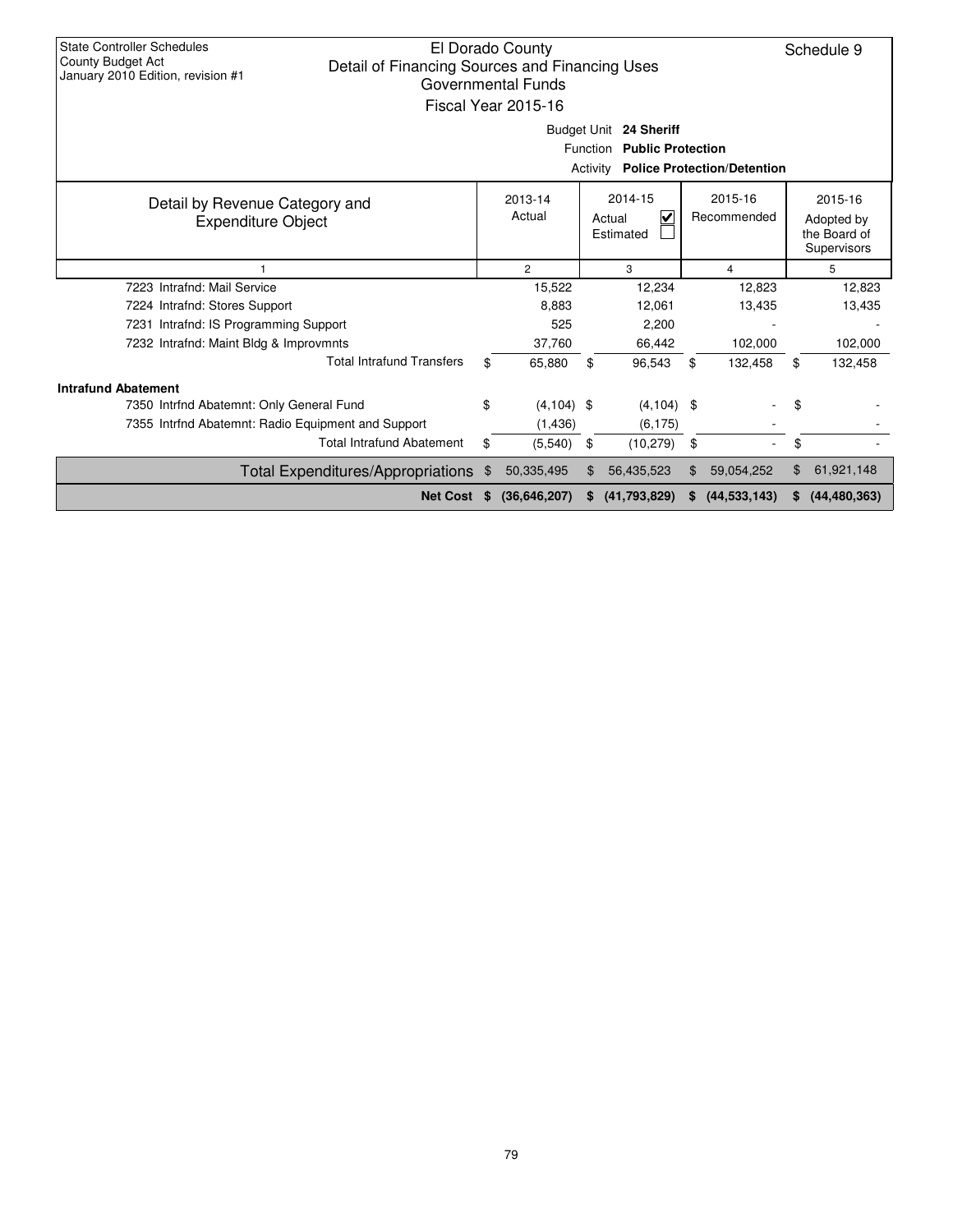|                   | Net Cost \$                                                             | 122,880                  | \$<br>161,841                                  | \$<br>(665, 422)                         | \$<br>(1, 208, 958)        |
|-------------------|-------------------------------------------------------------------------|--------------------------|------------------------------------------------|------------------------------------------|----------------------------|
|                   | Total Expenditures/Appropriations \$                                    | 277,838                  | \$<br>745,982                                  | \$<br>1,025,143                          | \$<br>1,568,679            |
|                   | <b>Total Appropriations for Contingencies</b>                           | \$                       | \$                                             | \$<br>395,064                            | \$<br>938,600              |
|                   | 7700 Contingency                                                        | \$                       | \$                                             | \$<br>395,064                            | \$<br>938,600              |
|                   | <b>Appropriations for Contingencies</b>                                 |                          |                                                |                                          |                            |
|                   | <b>Total Residual Equity Transfers</b>                                  | \$                       | \$<br>381,696                                  | \$                                       | \$                         |
|                   | 7100 Residual Equity Transfers Out                                      | \$                       | \$<br>381,696                                  | \$                                       | \$                         |
|                   | <b>Residual Equity Transfers</b>                                        |                          |                                                |                                          |                            |
|                   |                                                                         |                          |                                                |                                          |                            |
|                   | 4500 Special Departmental Expense<br><b>Total Services and Supplies</b> | \$<br>183,236<br>277,838 | \$<br>266,147<br>364,286                       | \$<br>430,000<br>630,079                 | \$<br>430,000<br>630,079   |
|                   | 4462 Minor Computer Equipment                                           |                          |                                                | 3,000                                    | 3,000                      |
|                   | 4461 Minor Equipment                                                    | 5,870                    | 6,498                                          | 12,000                                   | 12,000                     |
|                   | 4460 Small Tools and Instruments                                        | 1,721                    | 352                                            | 6,000                                    | 6,000                      |
|                   | 4420 Rents and Leases - Equipment                                       |                          | 1,271                                          |                                          |                            |
|                   | 4324 Medical, Dental and Lab Services                                   | 23,712                   | 13,780                                         | 25,000                                   | 25,000                     |
|                   | 4302 Construction and Engineering Contracts                             |                          |                                                | 15,000                                   | 15,000                     |
|                   | 4300 Professional and Specialized Services                              | 54.695                   | 67.867                                         | 100,000                                  | 100,000                    |
|                   | 4266 Printing / Duplicating                                             | 420                      | 170                                            | 500                                      | 500                        |
|                   | 4265 Law Books                                                          |                          |                                                | 1,000                                    | 1,000                      |
|                   | 4264 Books / Manuals                                                    | 997                      |                                                | 6,000                                    | 6,000                      |
|                   | 4263 Subscription / Newspaper / Journals                                |                          | 30                                             | 500                                      | 500                        |
|                   | 4261 Postage                                                            | 934                      | 2,173                                          | 6,000                                    | 6,000                      |
|                   | 4260 Office Expense                                                     | 1,331                    | 1,608                                          | 4,500                                    | 4,500                      |
|                   | 4080 Household Expense                                                  | 511                      |                                                | 2,579                                    | 2,579                      |
|                   | 4044 Cable/Internet Service                                             | 4,220                    | 4,353                                          | 12,000                                   | 12,000                     |
|                   | <b>Services and Supplies</b><br>4020 Clothing and Personal Supplies     | \$<br>190                | \$<br>39                                       | \$<br>6,000                              | \$<br>6,000                |
|                   |                                                                         |                          |                                                |                                          |                            |
|                   | Total Revenue \$                                                        | 400,718                  | \$<br>907,822                                  | \$<br>359,721                            | \$<br>359,721              |
|                   | <b>Total Residual Equity Transfers</b>                                  | \$                       | \$<br>381,696                                  | \$                                       | \$                         |
|                   | 2100 Residual Equity Transfers In                                       | \$                       | \$<br>381,696                                  | \$                                       | \$                         |
|                   | <b>Residual Equity Transfers</b>                                        |                          |                                                |                                          |                            |
|                   | <b>Total Miscellaneous Revenues</b>                                     | \$<br>398,718            | \$<br>523,451                                  | \$<br>357,801                            | \$<br>357,801              |
|                   | 1944 Inmate Welfare Trust                                               | \$<br>398,718            | \$<br>523,451                                  | \$<br>357,801                            | \$<br>357,801              |
|                   | <b>Miscellaneous Revenues</b>                                           |                          |                                                |                                          |                            |
|                   | Total Revenue from Use of Money and Property                            | \$<br>1,999              | \$<br>2,676                                    | \$<br>1,920                              | \$<br>1,920                |
|                   | Revenue from Use of Money and Property<br>0400 Interest                 | \$<br>1,999              | \$<br>2,676                                    | \$<br>1,920                              | \$<br>1,920                |
|                   |                                                                         |                          |                                                |                                          |                            |
|                   | 1                                                                       | $\mathbf{2}$             | 3                                              | $\overline{4}$                           | Supervisors<br>5           |
|                   | <b>Expenditure Object</b>                                               | Actual                   | $\overline{\mathbf{v}}$<br>Actual<br>Estimated | Recommended                              | Adopted by<br>the Board of |
|                   | Detail by Revenue Category and                                          | 2013-14                  | 2014-15                                        | 2015-16                                  | 2015-16                    |
|                   |                                                                         |                          | <b>Activity Detention and Correction</b>       |                                          |                            |
|                   |                                                                         |                          | Function Public Protection                     |                                          |                            |
|                   |                                                                         |                          |                                                | Budget Unit 24 Sheriff - Jail Commissary |                            |
|                   |                                                                         | Fiscal Year 2015-16      |                                                |                                          |                            |
|                   | January 2010 Edition, revision #1                                       | Governmental Funds       |                                                |                                          |                            |
|                   | Detail of Financing Sources and Financing Uses                          |                          |                                                |                                          |                            |
| County Budget Act |                                                                         | El Dorado County         |                                                |                                          | Schedule 9                 |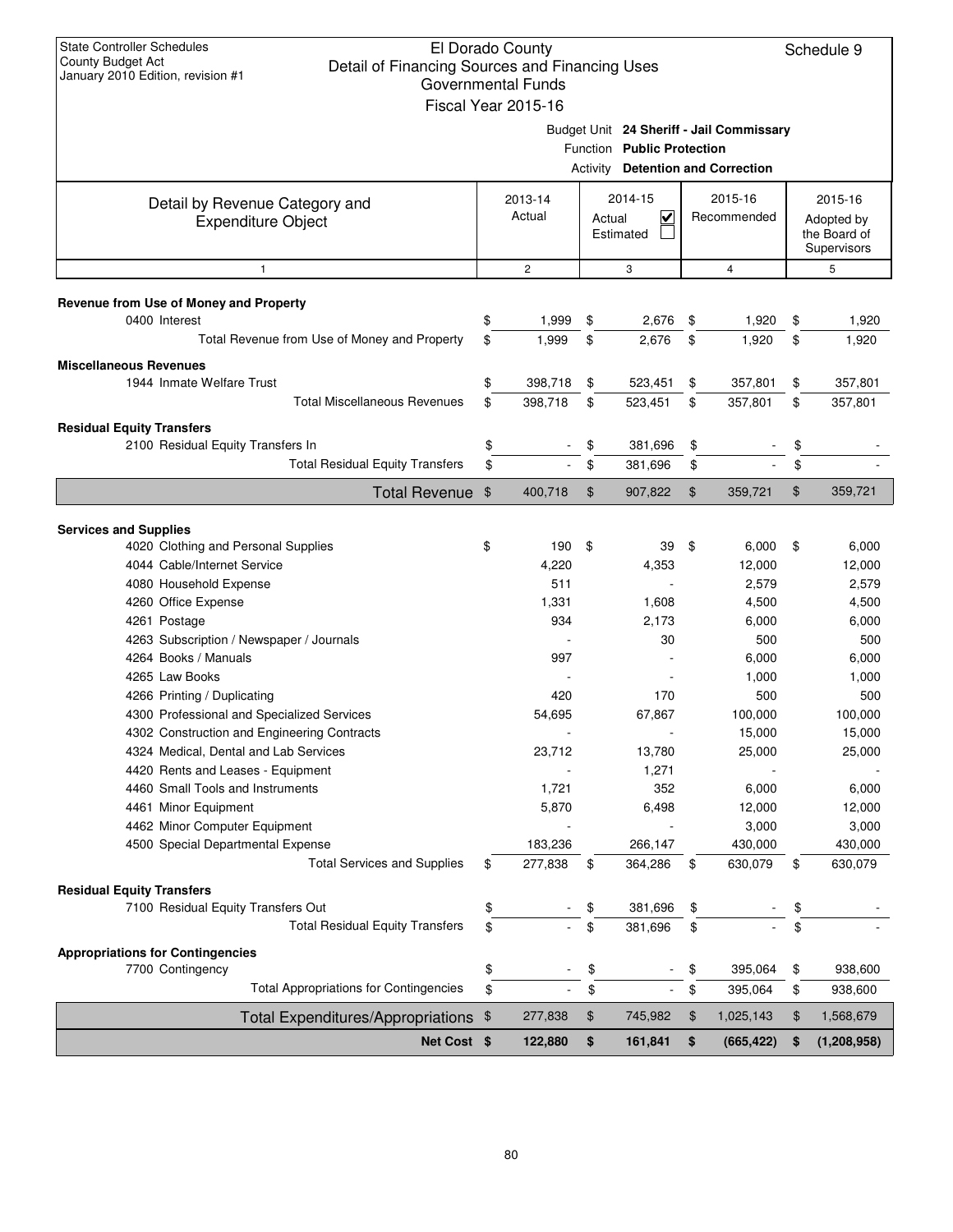| <b>State Controller Schedules</b><br>El Dorado County<br>County Budget Act<br>Detail of Financing Sources and Financing Uses<br>January 2010 Edition, revision #1<br>Governmental Funds<br>Fiscal Year 2015-16 |                   |                    |                                                           |                                                                                                    |                        |                      |    |                                                      |
|----------------------------------------------------------------------------------------------------------------------------------------------------------------------------------------------------------------|-------------------|--------------------|-----------------------------------------------------------|----------------------------------------------------------------------------------------------------|------------------------|----------------------|----|------------------------------------------------------|
|                                                                                                                                                                                                                |                   |                    |                                                           | Budget Unit 25 Probation<br>Function Public Protection<br><b>Activity Detention and Correction</b> |                        |                      |    |                                                      |
| Detail by Revenue Category and<br><b>Expenditure Object</b>                                                                                                                                                    | 2013-14<br>Actual |                    | 2014-15<br>$\overline{\mathbf{v}}$<br>Actual<br>Estimated |                                                                                                    | 2015-16<br>Recommended |                      |    | 2015-16<br>Adopted by<br>the Board of<br>Supervisors |
| $\mathbf{1}$                                                                                                                                                                                                   |                   | $\mathbf{2}$       |                                                           | 3                                                                                                  |                        | 4                    |    | 5                                                    |
| <b>Fines, Forfeitures and Penalties</b>                                                                                                                                                                        |                   |                    |                                                           |                                                                                                    |                        |                      |    |                                                      |
| 0341 Restitution Fee                                                                                                                                                                                           | \$                | 11,995             | \$                                                        | 7,954                                                                                              | \$                     | 3,750                | \$ | 3,750                                                |
| Total Fines, Forfeitures and Penalties                                                                                                                                                                         | \$                | 11,995             | \$                                                        | 7,954                                                                                              | \$                     | 3,750                | \$ | 3,750                                                |
| <b>Intergovernmental Revenue - State</b>                                                                                                                                                                       |                   |                    |                                                           |                                                                                                    |                        |                      |    |                                                      |
| 0760 State - Corrections                                                                                                                                                                                       | \$                | 61,050             | \$                                                        | 56,940                                                                                             | \$                     | 56,160               | \$ | 56,160                                               |
| 0860 State - Public Safety Sales Tax                                                                                                                                                                           |                   | 1,153,754          |                                                           | 1,236,952                                                                                          |                        | 1,199,971            |    | 1,236,952                                            |
| 0880 State - Other                                                                                                                                                                                             |                   | 586,494            |                                                           | 580,453                                                                                            |                        | 547,949              |    | 852,642                                              |
| Total Intergovernmental Revenue - State                                                                                                                                                                        | \$                | 1,801,298          | \$                                                        | 1,874,345                                                                                          | \$                     | 1,804,080            | \$ | 2,145,754                                            |
|                                                                                                                                                                                                                |                   |                    |                                                           |                                                                                                    |                        |                      |    |                                                      |
| Intergovernmental Revenue - Federal<br>1000 Federal - Public Assistance Admin.                                                                                                                                 | \$                | 30,122             | \$                                                        | 84,496                                                                                             | \$                     | 55,000               | \$ | 55,000                                               |
| Total Intergovernmental Revenue - Federal                                                                                                                                                                      | \$                | 30,122             | \$                                                        | 84,496                                                                                             | \$                     | 55,000               | \$ | 55,000                                               |
|                                                                                                                                                                                                                |                   |                    |                                                           |                                                                                                    |                        |                      |    |                                                      |
| <b>Revenue Other Governmental Agencies</b><br>1202 Community Action- Responsive Educ                                                                                                                           | \$                | 25,362             | \$                                                        | 30,011                                                                                             | \$                     | 25,000               | \$ | 25,000                                               |
| Total Revenue Other Governmental Agencies                                                                                                                                                                      | \$                | 25,362             | \$                                                        | 30,011                                                                                             | \$                     | 25,000               | \$ | 25,000                                               |
|                                                                                                                                                                                                                |                   |                    |                                                           |                                                                                                    |                        |                      |    |                                                      |
| <b>Charges for Services</b>                                                                                                                                                                                    |                   |                    |                                                           |                                                                                                    |                        |                      |    |                                                      |
| 1502 Court Administration Fee - PC1205.d<br>1680 Institutional Care and Services                                                                                                                               | \$                | 161<br>176,360     | -\$                                                       | 35<br>200,600                                                                                      | \$                     | 180,000              | \$ | 180,000                                              |
| 1683 Probation - Adult Defendant                                                                                                                                                                               |                   | 53,773             |                                                           | 57,161                                                                                             |                        | 50,000               |    | 50,000                                               |
| 1684 Care In Juvenile Hall                                                                                                                                                                                     |                   | 82,559             |                                                           | 73,886                                                                                             |                        | 70,000               |    | 70,000                                               |
| 1685 Urinalysis Testing                                                                                                                                                                                        |                   | 4,011              |                                                           | 3,132                                                                                              |                        | 3,000                |    | 3,000                                                |
| 1747 Home Electronic Monitoring Prog (HEMP)                                                                                                                                                                    |                   | 12,384             |                                                           | 22,761                                                                                             |                        | 13,000               |    | 13,000                                               |
| 1751 Probation - Present Report Fee                                                                                                                                                                            |                   | 1,565              |                                                           | 2,756                                                                                              |                        | 2,000                |    | 2,000                                                |
| <b>Total Charges for Services</b>                                                                                                                                                                              | \$                | 330,813            | \$                                                        | 360,331                                                                                            | \$                     | 318,000              | \$ | 318,000                                              |
| <b>Miscellaneous Revenues</b>                                                                                                                                                                                  |                   |                    |                                                           |                                                                                                    |                        |                      |    |                                                      |
| 1940 Miscellaneous Revenue                                                                                                                                                                                     | \$                | 4,613              | \$                                                        | 4,426                                                                                              | \$                     | 4,250                | \$ | 4,250                                                |
| <b>Total Miscellaneous Revenues</b>                                                                                                                                                                            | \$                | 4,613              | \$                                                        | 4,426                                                                                              | \$                     | 4,250                | \$ | 4,250                                                |
| <b>Other Financing Sources</b>                                                                                                                                                                                 |                   |                    |                                                           |                                                                                                    |                        |                      |    |                                                      |
| 2020 Operating Transfers In                                                                                                                                                                                    | \$                | 2,333,462          | \$                                                        | 2,425,455                                                                                          | \$                     | 2,870,486            | \$ | 3,181,550                                            |
| 2027 Operating Transfers In: Sales Tax Realingment                                                                                                                                                             |                   | 156,298            |                                                           | 156,756                                                                                            |                        | 156,756              |    | 156,756                                              |
| <b>Total Other Financing Sources</b>                                                                                                                                                                           | \$                | 2,489,760          | \$                                                        | 2,582,211                                                                                          | \$                     | 3,027,242            | \$ | 3,338,306                                            |
| Total Revenue \$                                                                                                                                                                                               |                   | 4,693,963          | \$                                                        | 4,943,774                                                                                          | \$                     | 5,237,322            | \$ | 5,890,060                                            |
|                                                                                                                                                                                                                |                   |                    |                                                           |                                                                                                    |                        |                      |    |                                                      |
| <b>Salaries and Employee Benefits</b>                                                                                                                                                                          |                   |                    |                                                           |                                                                                                    |                        |                      |    |                                                      |
| 3000 Permanent Employees / Elected Officials                                                                                                                                                                   | \$                | 6,371,509          | \$                                                        | 7,204,804                                                                                          | \$                     | 7,528,952            | \$ | 7,660,202                                            |
| 3001 Temporary Employees                                                                                                                                                                                       |                   | 114,018            |                                                           | 79,501                                                                                             |                        | 116,760              |    | 116,760                                              |
| 3002 Overtime                                                                                                                                                                                                  |                   | 302,870            |                                                           | 269,764                                                                                            |                        | 378,080              |    | 278,080                                              |
| 3003 Standby Pay                                                                                                                                                                                               |                   | 20,152             |                                                           | 20,549                                                                                             |                        | 20,468               |    | 20,468                                               |
| 3004 Other Compensation                                                                                                                                                                                        |                   | 177,876            |                                                           | 138,006                                                                                            |                        | 108,035              |    | 108,035                                              |
| 3005 Tahoe Differential                                                                                                                                                                                        |                   | 105,656            |                                                           | 109,385                                                                                            |                        | 117,600              |    | 117,600                                              |
| 3006 Bilingual Pay                                                                                                                                                                                             |                   | 9,724<br>2,042,106 |                                                           | 10,556<br>2,262,895                                                                                |                        | 13,520               |    | 13,520                                               |
| 3020 Employer Share - Employee Retirement<br>3022 Employer Share - Medi Care                                                                                                                                   |                   | 99,896             |                                                           | 110,650                                                                                            |                        | 2,671,023<br>124,077 |    | 2,671,023<br>124,077                                 |
| 3040 Employer Share - Health Insurance                                                                                                                                                                         |                   | 1,537,381          |                                                           | 2,032,420                                                                                          |                        | 2,209,611            |    | 2,209,611                                            |
|                                                                                                                                                                                                                |                   |                    |                                                           |                                                                                                    |                        |                      |    |                                                      |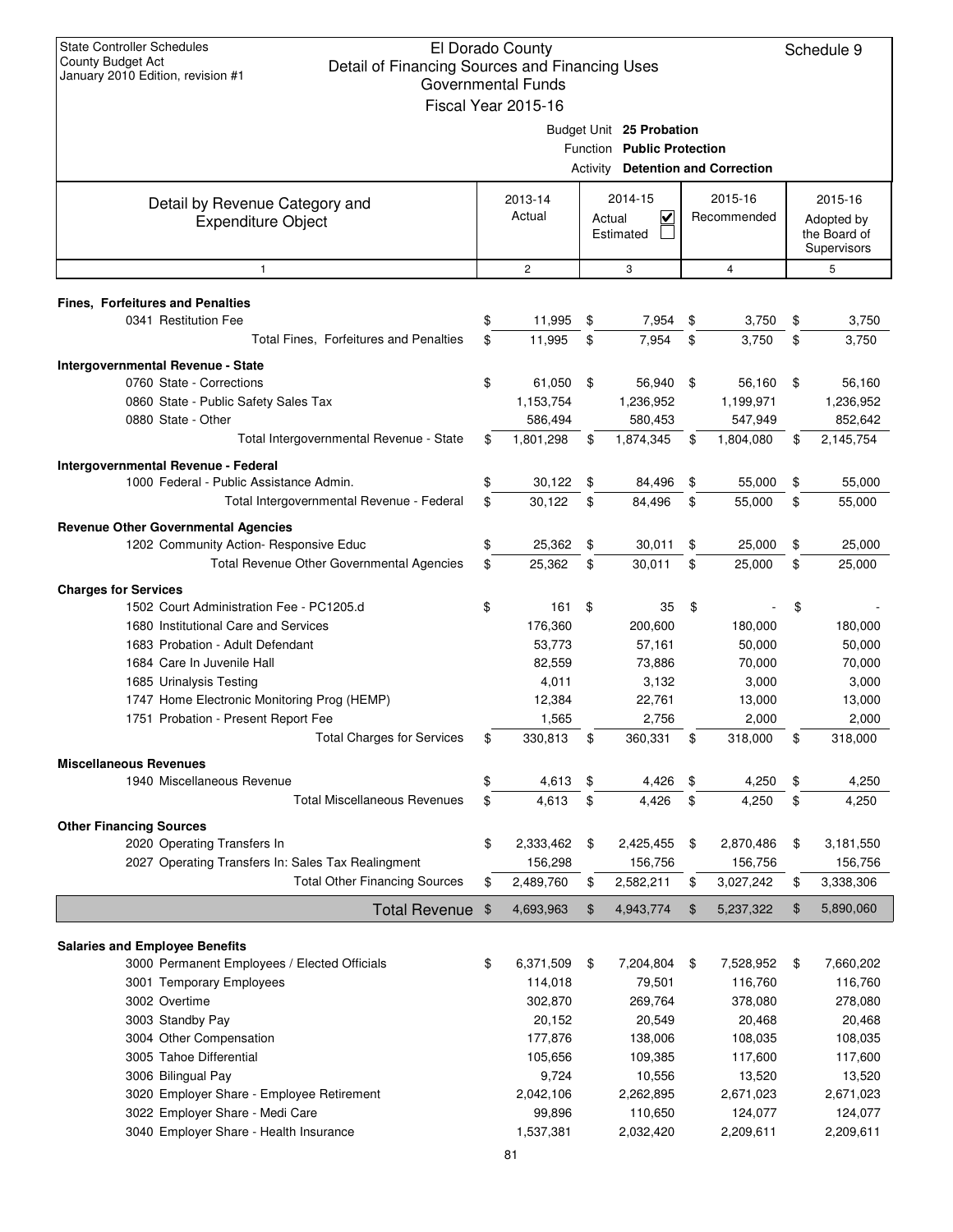## El Dorado County Detail of Financing Sources and Financing Uses Governmental Funds Fiscal Year 2015-16

| January 2010 Edition, revision #1<br>Governmental Funds |    |                |    |                                          |    |             |    |                             |  |  |
|---------------------------------------------------------|----|----------------|----|------------------------------------------|----|-------------|----|-----------------------------|--|--|
| Fiscal Year 2015-16                                     |    |                |    |                                          |    |             |    |                             |  |  |
|                                                         |    |                |    | Budget Unit 25 Probation                 |    |             |    |                             |  |  |
|                                                         |    |                |    | Function Public Protection               |    |             |    |                             |  |  |
|                                                         |    |                |    | <b>Activity Detention and Correction</b> |    |             |    |                             |  |  |
|                                                         |    |                |    |                                          |    |             |    |                             |  |  |
| Detail by Revenue Category and                          |    | 2013-14        |    | 2014-15                                  |    | 2015-16     |    | 2015-16                     |  |  |
| <b>Expenditure Object</b>                               |    | Actual         |    | $\overline{\mathbf{v}}$<br>Actual        |    | Recommended |    | Adopted by                  |  |  |
|                                                         |    |                |    | Estimated                                |    |             |    | the Board of<br>Supervisors |  |  |
| 1                                                       |    | $\overline{c}$ |    | 3                                        |    | 4           |    | 5                           |  |  |
| 3041 Employer Share - Unemployment Insurance            |    | 9,516          |    |                                          |    |             |    |                             |  |  |
| 3042 Employer Share - Long Term Disab Insurance         |    | 10,857         |    | 11,182                                   |    | 21,001      |    | 21,001                      |  |  |
| 3043 Employer Share - Deferred Compensation             |    | 13,710         |    | 13,097                                   |    | 20,466      |    | 20,466                      |  |  |
| 3046 Retiree Health - Defined Contributions             |    | 104,545        |    | 127,970                                  |    | 134,566     |    | 134,566                     |  |  |
| 3060 Employer Share - Workers' Compensation             |    | 129,829        |    | 410,975                                  |    | 519,788     |    | 519,788                     |  |  |
| 3080 Flexible Benefits                                  |    | 2,587          |    | 3,067                                    |    | 54,000      |    | 54,000                      |  |  |
| <b>Total Salaries and Employee Benefits</b>             | \$ | 11,052,233     | \$ | 12,804,822                               | \$ | 14,037,947  | \$ | 14,069,197                  |  |  |
| <b>Services and Supplies</b>                            |    |                |    |                                          |    |             |    |                             |  |  |
| 4000 Agriculture                                        | \$ | $(1)$ \$       |    | 152                                      | \$ |             | \$ |                             |  |  |
| 4020 Clothing and Personal Supplies                     |    | 22,377         |    | 10,614                                   |    | 18,000      |    | 18,000                      |  |  |
| 4022 Uniforms                                           |    | 6,574          |    | 4,699                                    |    | 2,000       |    | 2,000                       |  |  |
| 4040 Telephone Company Vendor Payments                  |    | 4,914          |    | 5,422                                    |    | 21,432      |    | 21,432                      |  |  |
| 4041 Cnty Pass thru Telephone Chrges to Depts           |    | 5,109          |    | 8,647                                    |    | 12,000      |    | 12,000                      |  |  |
| 4044 Cable/Internet Service                             |    | 1,996          |    | 2,217                                    |    | 2,484       |    | 2,484                       |  |  |
| 4060 Food and Food Products                             |    | 143,937        |    | 118,352                                  |    | 158,000     |    | 158,000                     |  |  |
| 4080 Household Expense                                  |    | 44,887         |    | 34,069                                   |    | 45,500      |    | 45,500                      |  |  |
| 4085 Household Expense - Refuse Disposal                |    | 18,362         |    | 18,876                                   |    | 19,200      |    | 19,200                      |  |  |
| 4086 Household Expense - Janitorial/Custodial           |    | 12,929         |    | 18,000                                   |    | 18,000      |    | 18,000                      |  |  |
| 4100 Insurance - Premium                                |    | 34,112         |    | 100,201                                  |    | 149,119     |    | 149,119                     |  |  |
| 4140 Maintenance - Equipment                            |    | 1,292          |    | 2,638                                    |    | 3,500       |    | 3,500                       |  |  |
| 4144 Maintenance - Computer System Supplies             |    | 43,345         |    | 41,989                                   |    | 44,479      |    | 46,979                      |  |  |
| 4145 Maintenance - Equipment Parts                      |    | 461            |    |                                          |    | 1,000       |    | 1,000                       |  |  |
| 4180 Maintenance - Building and Improvements            |    | 14,979         |    | 12,184                                   |    | 37,593      |    | 37,593                      |  |  |
| 4197 Maintenance - Building Supplies                    |    | 1,150          |    | 687                                      |    | 800         |    | 800                         |  |  |
| 4200 Medical, Dental and Laboratory Supplies            |    | 155            |    | 12,212                                   |    | 200         |    | 8,000                       |  |  |
| 4201 Medical Supplies - Field                           |    |                |    | 356                                      |    |             |    |                             |  |  |
| 4220 Memberships                                        |    | 520            |    | 520                                      |    | 965         |    | 965                         |  |  |
| 4221 Memberships - Legislative Advocacy                 |    | 4,025          |    | 4,146                                    |    | 4,025       |    | 4,025                       |  |  |
| 4260 Office Expense                                     |    | 40,056         |    | 30,128                                   |    | 39,200      |    | 39,200                      |  |  |
| 4261 Postage                                            |    | 7,509          |    | 8,493                                    |    | 8,850       |    | 8,850                       |  |  |
| 4262 Software                                           |    | 61             |    |                                          |    |             |    |                             |  |  |
| 4263 Subscription / Newspaper / Journals                |    | 180            |    | 386                                      |    | 180         |    | 180                         |  |  |
| 4264 Books / Manuals                                    |    | 9,476          |    | 4,637                                    |    | 13,400      |    | 28,400                      |  |  |
| 4265 Law Books                                          |    | 550            |    |                                          |    |             |    |                             |  |  |
| 4266 Printing / Duplicating                             |    | 4,150          |    | 2,442                                    |    | 6,300       |    | 6,300                       |  |  |
| 4300 Professional and Specialized Services              |    | 119,669        |    | 112,322                                  |    | 364,981     |    | 737,993                     |  |  |
| 4308 External Data Processing Services                  |    | 3,108          |    | 3,348                                    |    | 3,348       |    | 3,348                       |  |  |
| 4318 Interpreter                                        |    |                |    |                                          |    | 500         |    | 500                         |  |  |
| 4320 Verbatim Report - Transcription                    |    | 213            |    | 36                                       |    | 500         |    | 500                         |  |  |
| 4323 Psychiatric Medical Services                       |    | 160,512        |    | 125,799                                  |    | 169,550     |    | 189,920                     |  |  |
| 4324 Medical, Dental and Lab Services                   |    | 63,871         |    | 45,052                                   |    | 62,909      |    | 78,944                      |  |  |
| 4329 Probation - Non Govmt Agency Assist                |    | 1,025          |    | 1,050                                    |    | 1,800       |    | 1,800                       |  |  |
| 4334 Fire Prevention and Inspection                     |    | 168            |    | 422                                      |    | 2,622       |    | 2,622                       |  |  |
| 4400 Publication and Legal Notices                      |    | 50             |    |                                          |    | 600         |    | 600                         |  |  |
| 4420 Rents and Leases - Equipment                       |    | 22,489         |    | 22,694                                   |    | 24,904      |    | 24,904                      |  |  |
| 4440 Rent & Lease - Building/Improvements               |    | 227,374        |    | 251,383                                  |    | 258,950     |    | 259,869                     |  |  |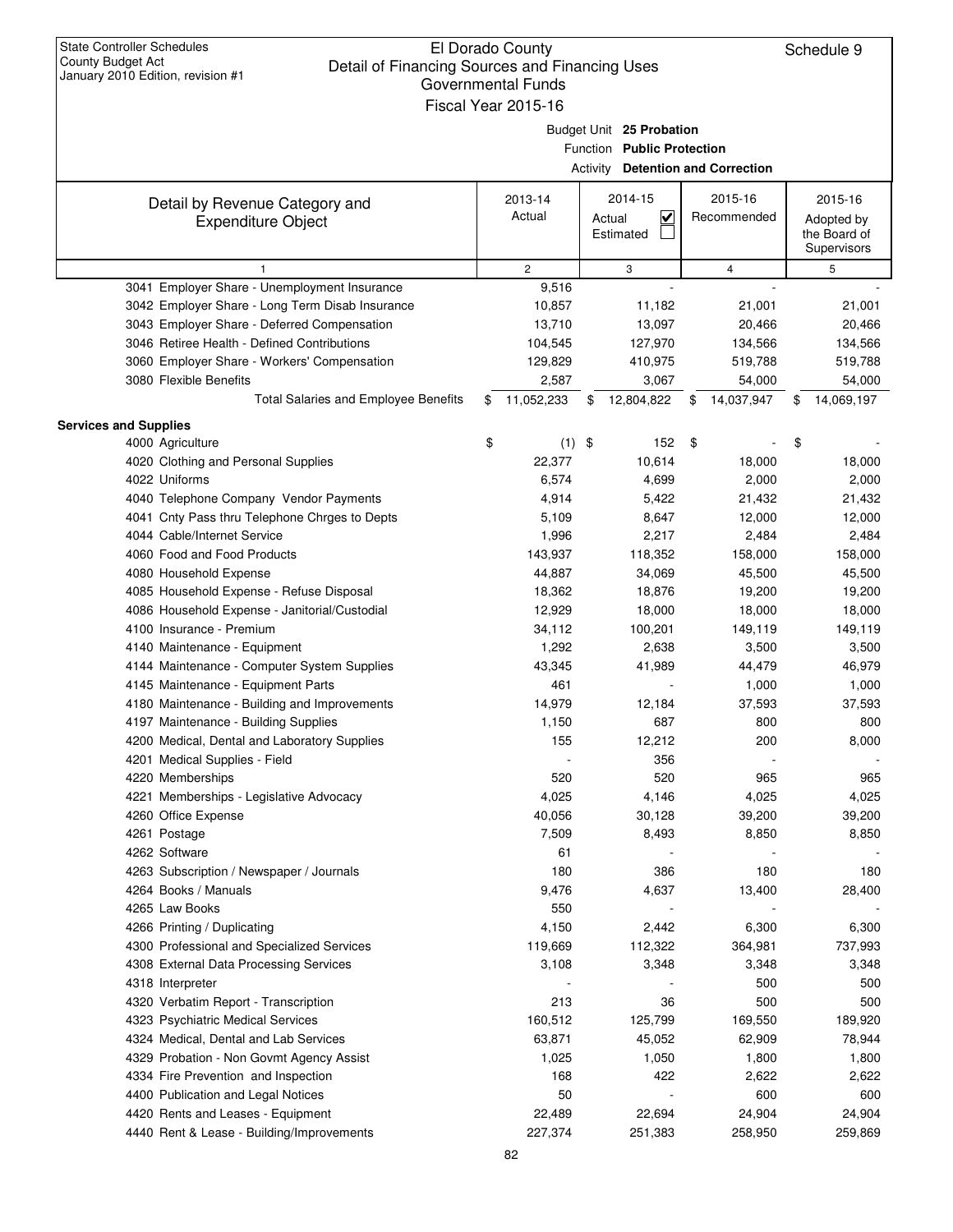| <b>State Controller Schedules</b><br><b>County Budget Act</b><br>Detail of Financing Sources and Financing Uses<br>January 2010 Edition, revision #1 |                                                                                                    |    | El Dorado County<br><b>Governmental Funds</b><br>Fiscal Year 2015-16 |      |                                                           |    |                        |    | Schedule 9                                           |
|------------------------------------------------------------------------------------------------------------------------------------------------------|----------------------------------------------------------------------------------------------------|----|----------------------------------------------------------------------|------|-----------------------------------------------------------|----|------------------------|----|------------------------------------------------------|
|                                                                                                                                                      | Budget Unit 25 Probation<br>Function Public Protection<br><b>Activity Detention and Correction</b> |    |                                                                      |      |                                                           |    |                        |    |                                                      |
| Detail by Revenue Category and<br><b>Expenditure Object</b>                                                                                          |                                                                                                    |    | 2013-14<br>Actual                                                    |      | 2014-15<br>$\overline{\mathbf{v}}$<br>Actual<br>Estimated |    | 2015-16<br>Recommended |    | 2015-16<br>Adopted by<br>the Board of<br>Supervisors |
| 1                                                                                                                                                    |                                                                                                    |    | $\overline{c}$                                                       |      | 3                                                         |    | $\overline{4}$         |    | 5                                                    |
| 4460 Small Tools and Instruments                                                                                                                     |                                                                                                    |    | 939                                                                  |      | 1,030                                                     |    | 1,200                  |    | 1,200                                                |
| 4461 Minor Equipment                                                                                                                                 |                                                                                                    |    | 42,929                                                               |      | 24,852                                                    |    | 56,217                 |    | 57,698                                               |
| 4462 Minor Computer Equipment                                                                                                                        |                                                                                                    |    | 47,236                                                               |      | 41,002                                                    |    | 16,715                 |    | 16,715                                               |
| 4463 Minor Telephone and Radio Equipment                                                                                                             |                                                                                                    |    | 491                                                                  |      | 985                                                       |    | 12,630                 |    | 12,630                                               |
| 4464 Minor Law Enforcement Equipment                                                                                                                 |                                                                                                    |    | 16,768                                                               |      | 96,768                                                    |    | 60,175                 |    | 60,175                                               |
| 4465 Minor Vehicle Equipment                                                                                                                         |                                                                                                    |    | 710                                                                  |      | 332                                                       |    | 1,300                  |    | 1,300                                                |
| 4500 Special Departmental Expense                                                                                                                    |                                                                                                    |    | 6,429                                                                |      | 19,343                                                    |    | 119,565                |    | 149,355                                              |
| 4501 Special Projects                                                                                                                                |                                                                                                    |    |                                                                      |      |                                                           |    | 200                    |    | 200                                                  |
| 4502 Educational Materials                                                                                                                           |                                                                                                    |    |                                                                      |      | 4,524                                                     |    |                        |    |                                                      |
| 4503 Staff Development                                                                                                                               |                                                                                                    |    | 3,957                                                                |      | 19,696                                                    |    | 46,564                 |    | 66,564                                               |
| 4505 SB 924 - Transportation and Travel                                                                                                              |                                                                                                    |    | 159,045                                                              |      | 130,650                                                   |    | 151,529                |    | 151,529                                              |
| 4508 Snow Removal                                                                                                                                    |                                                                                                    |    | 631                                                                  |      |                                                           |    |                        |    |                                                      |
| 4529 Software License<br>4534 Ammunition                                                                                                             |                                                                                                    |    | 8,918<br>10,187                                                      |      | 15,642<br>28,846                                          |    | 43,813<br>34,268       |    | 43,813<br>34,268                                     |
| 4600 Transportation and Travel                                                                                                                       |                                                                                                    |    | 2,671                                                                |      | 5,230                                                     |    | 2,948                  |    | 2,948                                                |
| 4602 Employee - Private Auto Mileage                                                                                                                 |                                                                                                    |    | 7,934                                                                |      | 10,289                                                    |    | 12,072                 |    | 12,072                                               |
| 4605 Vehicle - Rent or Lease                                                                                                                         |                                                                                                    |    | 71,406                                                               |      | 94,006                                                    |    | 97,022                 |    | 97,022                                               |
| 4606 Fuel Purchases                                                                                                                                  |                                                                                                    |    | 40,260                                                               |      | 34,281                                                    |    | 45,012                 |    | 45,012                                               |
| 4608 Hotel Accommodations                                                                                                                            |                                                                                                    |    | 2,472                                                                |      | 8,362                                                     |    | 4,705                  |    | 4,705                                                |
| 4620 Utilities                                                                                                                                       |                                                                                                    |    | 113,064                                                              |      | 110,436                                                   |    | 126,000                |    | 126,200                                              |
| <b>Total Services and Supplies</b>                                                                                                                   |                                                                                                    | \$ | 1,557,629                                                            | \$   | 1,650,448                                                 | \$ | 2,328,826              | \$ | 2,815,933                                            |
|                                                                                                                                                      |                                                                                                    |    |                                                                      |      |                                                           |    |                        |    |                                                      |
| <b>Other Charges</b><br>5000 Support and Care of Persons                                                                                             |                                                                                                    | \$ | 98,982 \$                                                            |      | 11,519                                                    | \$ | 64,000                 | \$ | 64,000                                               |
| 5300 Interfund Expenditures                                                                                                                          |                                                                                                    |    | 318                                                                  |      | 505                                                       |    | 700                    |    | 700                                                  |
| 5302 Intrfnd Exp: Radio Equipment and Support                                                                                                        |                                                                                                    |    | 200                                                                  |      |                                                           |    |                        |    |                                                      |
| 5319 Intrfnd Exp: Mental Health Services                                                                                                             |                                                                                                    |    | 46,315                                                               |      | 52,800                                                    |    | 52,800                 |    | 52,800                                               |
| <b>Total Other Charges</b>                                                                                                                           |                                                                                                    | \$ | 145,816                                                              | \$   | 64,824                                                    | \$ | 117,500                | \$ | 117,500                                              |
|                                                                                                                                                      |                                                                                                    |    |                                                                      |      |                                                           |    |                        |    |                                                      |
| <b>Fixed Assets</b><br>6040 Fixed Assets - Equipment                                                                                                 |                                                                                                    | \$ | 68,107                                                               | - \$ | 57,842 \$                                                 |    | 2,600                  | \$ |                                                      |
| 6042 Fixed Assets - Computer Sys Equipment                                                                                                           |                                                                                                    |    | 7,061                                                                |      | 6,462                                                     |    |                        |    |                                                      |
| <b>Total Fixed Assets</b>                                                                                                                            |                                                                                                    | \$ | 75,168                                                               | \$   | 64,305                                                    | \$ | 2,600                  | \$ |                                                      |
|                                                                                                                                                      |                                                                                                    |    |                                                                      |      |                                                           |    |                        |    |                                                      |
| <b>Other Financing Uses</b>                                                                                                                          |                                                                                                    |    |                                                                      |      |                                                           |    |                        |    |                                                      |
| 7000 Operating Transfers Out                                                                                                                         |                                                                                                    | \$ | 22,472                                                               | \$   |                                                           | \$ |                        | \$ |                                                      |
| <b>Total Other Financing Uses</b>                                                                                                                    |                                                                                                    | \$ | 22,472                                                               | \$   |                                                           | \$ |                        | \$ |                                                      |
| <b>Intrafund Transfers</b>                                                                                                                           |                                                                                                    |    |                                                                      |      |                                                           |    |                        |    |                                                      |
| 7200 Intrafund Transfers                                                                                                                             |                                                                                                    | \$ | 2,285                                                                | -\$  | 3,025                                                     | \$ | 6,440                  | \$ | 6,440                                                |
| 7210 Intrafnd: Collections                                                                                                                           |                                                                                                    |    | 4,734                                                                |      | 3,687                                                     |    | 4,600                  |    | 4,600                                                |
| 7221 Intrafnd: Radio Equipment and Support                                                                                                           |                                                                                                    |    | 366                                                                  |      | 2,201                                                     |    | 2,000                  |    | 2,000                                                |
| 7223 Intrafnd: Mail Service                                                                                                                          |                                                                                                    |    | 8,262                                                                |      | 8,336                                                     |    | 8,765                  |    | 8,765                                                |
| 7224 Intrafnd: Stores Support                                                                                                                        |                                                                                                    |    | 3,583                                                                |      | 3,588                                                     |    | 4,651                  |    | 4,651                                                |
| 7231 Intrafnd: IS Programming Support                                                                                                                |                                                                                                    |    | 38                                                                   |      |                                                           |    | 2,000                  |    | 2,000                                                |
| 7232 Intrafnd: Maint Bldg & Improvmnts                                                                                                               |                                                                                                    |    | 21,602                                                               |      | 31,025                                                    |    | 10,000                 |    | 10,000                                               |
| <b>Total Intrafund Transfers</b>                                                                                                                     |                                                                                                    | \$ | 40,869                                                               | \$   | 51,862                                                    | \$ | 38,456                 | \$ | 38,456                                               |
| Total Expenditures/Appropriations \$                                                                                                                 |                                                                                                    |    | 12,894,187                                                           | \$   | 14,636,261                                                | \$ | 16,525,329             | \$ | 17,041,086                                           |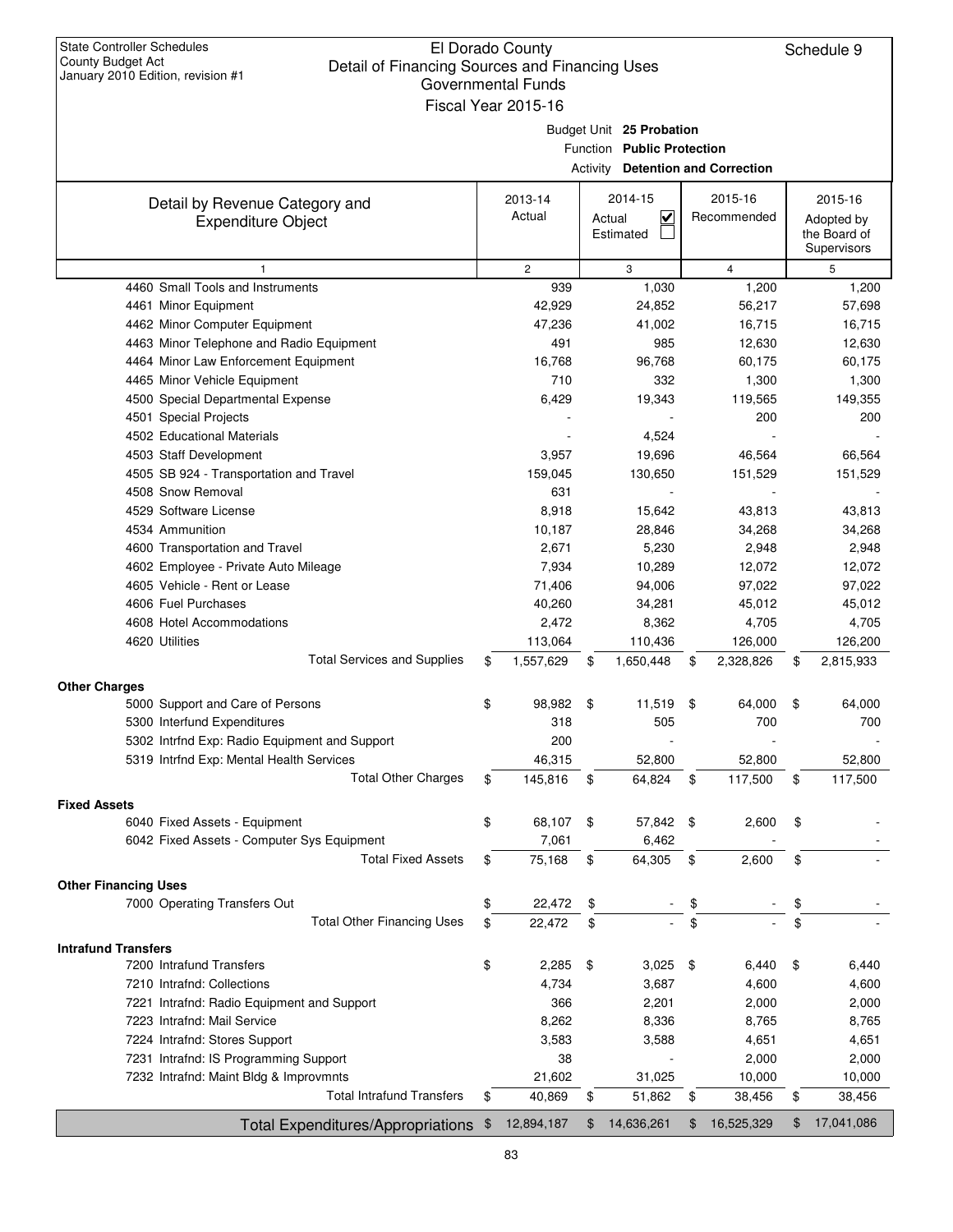| <b>State Controller Schedules</b><br>County Budget Act<br>January 2010 Edition, revision #1 | El Dorado County<br>Detail of Financing Sources and Financing Uses<br>Governmental Funds<br>Fiscal Year 2015-16 |                   | Schedule 9                                                         |                                 |                                                      |
|---------------------------------------------------------------------------------------------|-----------------------------------------------------------------------------------------------------------------|-------------------|--------------------------------------------------------------------|---------------------------------|------------------------------------------------------|
|                                                                                             |                                                                                                                 |                   | Budget Unit 25 Probation<br>Function Public Protection<br>Activity | <b>Detention and Correction</b> |                                                      |
| Detail by Revenue Category and<br><b>Expenditure Object</b>                                 |                                                                                                                 | 2013-14<br>Actual | 2014-15<br>V<br>Actual<br>Estimated                                | 2015-16<br>Recommended          | 2015-16<br>Adopted by<br>the Board of<br>Supervisors |
|                                                                                             |                                                                                                                 | 2                 | 3                                                                  | 4                               | 5                                                    |
|                                                                                             | Net Cost \$                                                                                                     | (8,200,224)       | (9,692,487)<br><b>S</b>                                            | (11, 288, 007)<br>S.            | (11, 151, 026)<br>s.                                 |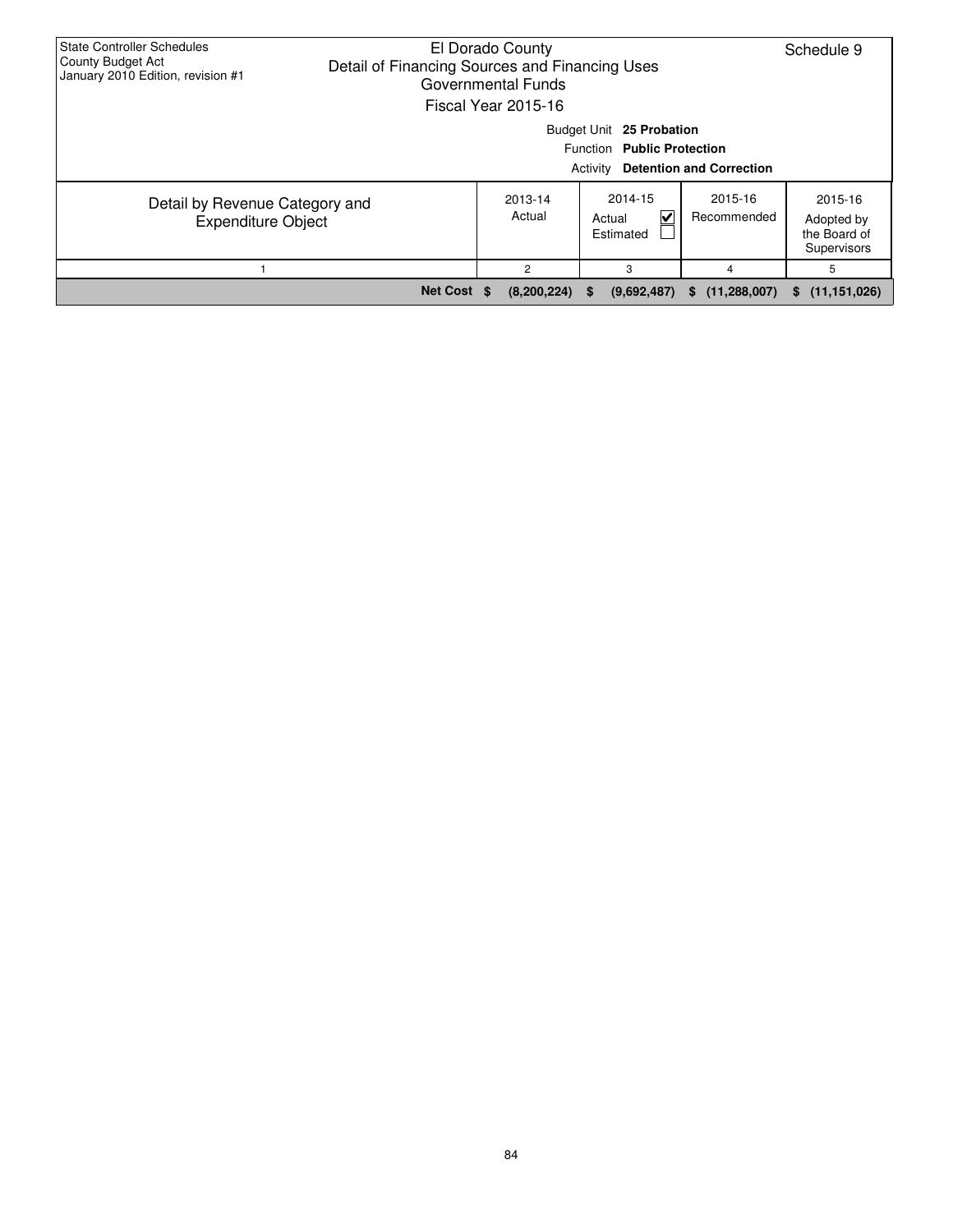| <b>State Controller Schedules</b><br>El Dorado County<br><b>County Budget Act</b><br>Detail of Financing Sources and Financing Uses<br>January 2010 Edition, revision #1<br><b>Governmental Funds</b><br>Fiscal Year 2015-16 |                                                                                                                 |                   |               |                                                 |    |                        |    | Schedule 9                                           |
|------------------------------------------------------------------------------------------------------------------------------------------------------------------------------------------------------------------------------|-----------------------------------------------------------------------------------------------------------------|-------------------|---------------|-------------------------------------------------|----|------------------------|----|------------------------------------------------------|
|                                                                                                                                                                                                                              | Budget Unit 26 Agricultural Commissioner<br>Function Public Protection<br><b>Activity Protection Inspection</b> |                   |               |                                                 |    |                        |    |                                                      |
| Detail by Revenue Category and<br><b>Expenditure Object</b>                                                                                                                                                                  |                                                                                                                 | 2013-14<br>Actual | Actual        | 2014-15<br>$\overline{\mathsf{v}}$<br>Estimated |    | 2015-16<br>Recommended |    | 2015-16<br>Adopted by<br>the Board of<br>Supervisors |
| 1                                                                                                                                                                                                                            |                                                                                                                 | $\overline{c}$    |               | 3                                               |    | $\overline{4}$         |    | 5                                                    |
| <b>Licenses, Permits and Franchises</b>                                                                                                                                                                                      |                                                                                                                 |                   |               |                                                 |    |                        |    |                                                      |
| 0210 Business Licenses                                                                                                                                                                                                       | \$                                                                                                              | 5,015             | \$            | $5,435$ \$                                      |    | 5,000                  | \$ | 5,000                                                |
| 0260 Other License and Permits                                                                                                                                                                                               |                                                                                                                 | 118,710           |               | 97,809                                          |    | 113,863                |    | 113,863                                              |
| Total Licenses, Permits and Franchises                                                                                                                                                                                       | \$                                                                                                              | 123,725           | \$            | 103,244                                         | \$ | 118,863                | \$ | 118,863                                              |
| Revenue from Use of Money and Property                                                                                                                                                                                       |                                                                                                                 |                   |               |                                                 |    |                        |    |                                                      |
| 0421 Rent - Equipment                                                                                                                                                                                                        | \$                                                                                                              | 160               | \$            | 40                                              | \$ | 300                    | \$ | 300                                                  |
| Total Revenue from Use of Money and Property                                                                                                                                                                                 | \$                                                                                                              | 160               | \$            | 40                                              | \$ | 300                    | \$ | 300                                                  |
|                                                                                                                                                                                                                              |                                                                                                                 |                   |               |                                                 |    |                        |    |                                                      |
| Intergovernmental Revenue - State                                                                                                                                                                                            |                                                                                                                 |                   |               |                                                 |    |                        |    |                                                      |
| 0720 State - Agriculture                                                                                                                                                                                                     | \$                                                                                                              | 162,656           | \$            | 128,591                                         | \$ | 131,279                | \$ | 131,279                                              |
| 0722 State - Pesticide Use Enforcement                                                                                                                                                                                       |                                                                                                                 | 148,939           |               | 140,858                                         |    | 143,858                |    | 143,858                                              |
| 0723 State - Seed Inspection                                                                                                                                                                                                 |                                                                                                                 | 200               |               | 200                                             |    | 200                    |    | 200                                                  |
| 0724 State - Nursery Inspection                                                                                                                                                                                              |                                                                                                                 | 1,170             |               | 500                                             |    | 500                    |    | 500                                                  |
| 0727 State - Weights and Measures                                                                                                                                                                                            |                                                                                                                 | 4,565             |               | 5,723                                           |    | 6,460                  |    | 6,460                                                |
| 0728 State - Fruit and Vegetable Certificate                                                                                                                                                                                 |                                                                                                                 | 210               |               | 1,030                                           |    | 200                    |    | 200                                                  |
| 0729 State - Unclaimed Gas Tax Refund                                                                                                                                                                                        |                                                                                                                 | 277,390           |               | 250,157                                         |    | 273,421                |    | 273,421                                              |
| Total Intergovernmental Revenue - State                                                                                                                                                                                      | \$                                                                                                              | 595,131           | \$            | 527,059                                         | \$ | 555,918                | \$ | 555,918                                              |
| Intergovernmental Revenue - Federal                                                                                                                                                                                          |                                                                                                                 |                   |               |                                                 |    |                        |    |                                                      |
| 1100 Federal - Other                                                                                                                                                                                                         | \$                                                                                                              | 50,520            | \$            | 102,803                                         | \$ | 137,338                | \$ | 137,338                                              |
| Total Intergovernmental Revenue - Federal                                                                                                                                                                                    | \$                                                                                                              | 50,520            | \$            | 102,803                                         | \$ | 137,338                | \$ | 137,338                                              |
| <b>Revenue Other Governmental Agencies</b>                                                                                                                                                                                   |                                                                                                                 |                   |               |                                                 |    |                        |    |                                                      |
| 1200 Other - Governmental Agencies                                                                                                                                                                                           | \$                                                                                                              | 28,727            | \$            | 29,729                                          | \$ | 13,727                 | \$ | 13,727                                               |
| Total Revenue Other Governmental Agencies                                                                                                                                                                                    | \$                                                                                                              | 28,727            | \$            | 29,729                                          | \$ | 13,727                 | \$ | 13,727                                               |
| <b>Charges for Services</b>                                                                                                                                                                                                  |                                                                                                                 |                   |               |                                                 |    |                        |    |                                                      |
| 1480 Agricultural Services                                                                                                                                                                                                   | \$                                                                                                              | 18,607            | -\$           | 9,244                                           | \$ | 31,050                 | \$ | 31,050                                               |
| 1742 Miscellaneous Copy Fees                                                                                                                                                                                                 |                                                                                                                 |                   |               |                                                 |    | 100                    |    | 100                                                  |
| 1744 Miscellaneous Inspections or Services                                                                                                                                                                                   |                                                                                                                 | 1,350             |               | 1,425                                           |    | 2,000                  |    | 2,000                                                |
| 1800 Interfund Revenue                                                                                                                                                                                                       |                                                                                                                 | 541               |               | 541                                             |    | 543                    |    | 543                                                  |
| <b>Total Charges for Services</b>                                                                                                                                                                                            | \$                                                                                                              | 20,499            | \$            | 11,210                                          | \$ | 33,693                 | \$ | 33,693                                               |
|                                                                                                                                                                                                                              |                                                                                                                 |                   |               |                                                 |    |                        |    |                                                      |
| <b>Miscellaneous Revenues</b><br>1920 Other Sales                                                                                                                                                                            | \$                                                                                                              | 176               | \$            | 270                                             | \$ | 200                    | \$ | 200                                                  |
| <b>Total Miscellaneous Revenues</b>                                                                                                                                                                                          | \$                                                                                                              | 176               | \$            | 270                                             | \$ | 200                    | \$ | 200                                                  |
|                                                                                                                                                                                                                              |                                                                                                                 |                   |               |                                                 |    |                        |    |                                                      |
| <b>Total Revenue</b>                                                                                                                                                                                                         | \$                                                                                                              | 818,937           | $\frac{1}{2}$ | 774,355                                         | \$ | 860,039                | \$ | 860,039                                              |
|                                                                                                                                                                                                                              |                                                                                                                 |                   |               |                                                 |    |                        |    |                                                      |
| <b>Salaries and Employee Benefits</b>                                                                                                                                                                                        |                                                                                                                 |                   |               |                                                 |    |                        |    |                                                      |
| 3000 Permanent Employees / Elected Officials                                                                                                                                                                                 | \$                                                                                                              | 623,932           | \$            | 647,254                                         | \$ | 693,617                | \$ | 668,617                                              |
| 3001 Temporary Employees                                                                                                                                                                                                     |                                                                                                                 | 94,219            |               | 107,597                                         |    | 116,259                |    | 116,259                                              |
| 3002 Overtime                                                                                                                                                                                                                |                                                                                                                 | 5,922             |               | 11,851                                          |    | 5,000                  |    | 5,000                                                |
| 3004 Other Compensation                                                                                                                                                                                                      |                                                                                                                 | 5,727             |               | 31,180                                          |    | 7,084                  |    | 7,084                                                |
| 3020 Employer Share - Employee Retirement                                                                                                                                                                                    |                                                                                                                 | 122,864           |               | 130,251                                         |    | 149,396                |    | 149,396                                              |
| 3022 Employer Share - Medi Care                                                                                                                                                                                              |                                                                                                                 | 10,319            |               | 11,260                                          |    | 11,648                 |    | 11,648                                               |
| 3040 Employer Share - Health Insurance                                                                                                                                                                                       |                                                                                                                 | 122,669           |               | 133,280                                         |    | 123,481                |    | 123,481                                              |
| 3041 Employer Share - Unemployment Insurance                                                                                                                                                                                 |                                                                                                                 | 839               |               |                                                 |    |                        |    |                                                      |
| 3042 Employer Share - Long Term Disab Insurance                                                                                                                                                                              |                                                                                                                 | 1,062             |               | 1,066                                           |    | 1,734                  |    | 1,734                                                |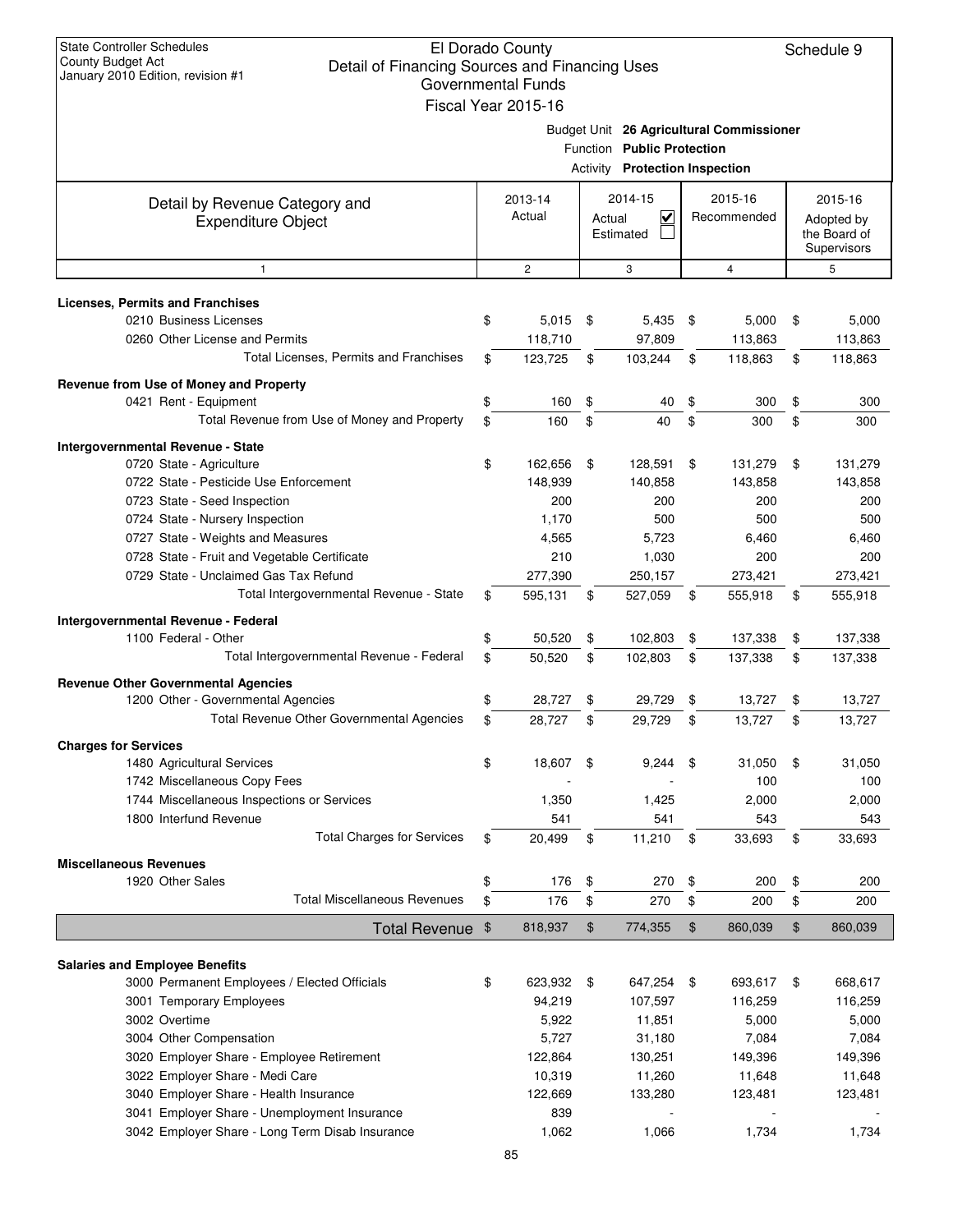| <b>State Controller Schedules</b><br>El Dorado County<br>Schedule 9<br><b>County Budget Act</b><br>Detail of Financing Sources and Financing Uses<br>January 2010 Edition, revision #1<br><b>Governmental Funds</b><br>Fiscal Year 2015-16 |                                                                                                                 |                                                           |           |    |                        |    |                                                      |  |
|--------------------------------------------------------------------------------------------------------------------------------------------------------------------------------------------------------------------------------------------|-----------------------------------------------------------------------------------------------------------------|-----------------------------------------------------------|-----------|----|------------------------|----|------------------------------------------------------|--|
|                                                                                                                                                                                                                                            | Budget Unit 26 Agricultural Commissioner<br>Function Public Protection<br><b>Activity Protection Inspection</b> |                                                           |           |    |                        |    |                                                      |  |
| Detail by Revenue Category and<br><b>Expenditure Object</b>                                                                                                                                                                                | 2013-14<br>Actual                                                                                               | 2014-15<br>$\overline{\mathsf{v}}$<br>Actual<br>Estimated |           |    | 2015-16<br>Recommended |    | 2015-16<br>Adopted by<br>the Board of<br>Supervisors |  |
| 1                                                                                                                                                                                                                                          | $\overline{c}$                                                                                                  |                                                           | 3         |    | 4                      |    | 5                                                    |  |
| 3043 Employer Share - Deferred Compensation                                                                                                                                                                                                | 3,220                                                                                                           |                                                           | 3,617     |    | 3,695                  |    | 3,695                                                |  |
| 3046 Retiree Health - Defined Contributions                                                                                                                                                                                                | 11,184                                                                                                          |                                                           | 9,769     |    | 10,272                 |    | 10,272                                               |  |
| 3060 Employer Share - Workers' Compensation                                                                                                                                                                                                | 1,945                                                                                                           |                                                           | 7,461     |    | 10,053                 |    | 10,053                                               |  |
| 3080 Flexible Benefits                                                                                                                                                                                                                     |                                                                                                                 | 356                                                       | 368       |    | 12,000                 |    | 12,000                                               |  |
| <b>Total Salaries and Employee Benefits</b>                                                                                                                                                                                                | 1,004,258<br>\$                                                                                                 | \$                                                        | 1,094,953 | \$ | 1,144,239              | \$ | 1,119,239                                            |  |
| <b>Services and Supplies</b>                                                                                                                                                                                                               |                                                                                                                 |                                                           |           |    |                        |    |                                                      |  |
| 4000 Agriculture                                                                                                                                                                                                                           | \$                                                                                                              | \$                                                        | 1,490     | \$ | 4,000                  | \$ | 4,000                                                |  |
| 4020 Clothing and Personal Supplies                                                                                                                                                                                                        |                                                                                                                 | 676                                                       | 1,779     |    | 1,500                  |    | 1,500                                                |  |
| 4040 Telephone Company Vendor Payments                                                                                                                                                                                                     |                                                                                                                 | 831                                                       | 1,559     |    | 1,200                  |    | 1,200                                                |  |
| 4041 Cnty Pass thru Telephone Chrges to Depts                                                                                                                                                                                              |                                                                                                                 | 292                                                       | 356       |    | 500                    |    | 500                                                  |  |
| 4080 Household Expense                                                                                                                                                                                                                     |                                                                                                                 | 487                                                       | 250       |    | 500                    |    | 500                                                  |  |
| 4100 Insurance - Premium                                                                                                                                                                                                                   | 33,882                                                                                                          |                                                           | 5,492     |    | 5,257                  |    | 5,257                                                |  |
| 4140 Maintenance - Equipment                                                                                                                                                                                                               |                                                                                                                 |                                                           | 893       |    | 500                    |    | 500                                                  |  |
| 4141 Maintenance - Office Equipment                                                                                                                                                                                                        |                                                                                                                 |                                                           |           |    | 200                    |    | 200                                                  |  |
| 4144 Maintenance - Computer System Supplies                                                                                                                                                                                                | 1,200                                                                                                           |                                                           | 1,365     |    | 1,237                  |    | 1,237                                                |  |
| 4160 Maintenance Vehicles - Service Contract                                                                                                                                                                                               |                                                                                                                 | 341                                                       | 1,206     |    | 4,000                  |    | 4,000                                                |  |
| 4161 Maintenance Vehicles - Parts/Direct Chrg                                                                                                                                                                                              |                                                                                                                 | 593                                                       | 78        |    | 500                    |    | 500                                                  |  |
| 4162 Maintenance Vehicles - Supplies                                                                                                                                                                                                       |                                                                                                                 |                                                           |           |    | 100                    |    | 100                                                  |  |
| 4164 Maintenance Vehicles - Tires and Tubes                                                                                                                                                                                                |                                                                                                                 |                                                           |           |    | 1,000                  |    | 1,000                                                |  |
| 4165 Maintenance Vehicles - Oil and Grease                                                                                                                                                                                                 |                                                                                                                 |                                                           |           |    | 100                    |    | 100                                                  |  |
| 4180 Maintenance - Building and Improvements                                                                                                                                                                                               |                                                                                                                 |                                                           |           |    | 400                    |    | 400                                                  |  |
| 4220 Memberships                                                                                                                                                                                                                           | 3,725                                                                                                           |                                                           | 3,800     |    | 4,620                  |    | 4,620                                                |  |
| 4221 Memberships - Legislative Advocacy                                                                                                                                                                                                    | 14,003                                                                                                          |                                                           | 14,316    |    | 14,316                 |    | 14,316                                               |  |
| 4260 Office Expense                                                                                                                                                                                                                        | 2,069                                                                                                           |                                                           | 1,568     |    | 4,000                  |    | 4,000                                                |  |
| 4261 Postage                                                                                                                                                                                                                               | 1,912                                                                                                           |                                                           | 1,624     |    | 3,200                  |    | 3,200                                                |  |
| 4262 Software                                                                                                                                                                                                                              |                                                                                                                 |                                                           |           |    | 2,600                  |    | 2,600                                                |  |
| 4263 Subscription / Newspaper / Journals                                                                                                                                                                                                   |                                                                                                                 | 278                                                       | 144       |    | 300                    |    | 300                                                  |  |
| 4264 Books / Manuals                                                                                                                                                                                                                       |                                                                                                                 |                                                           |           |    | 300                    |    | 300                                                  |  |
| 4265 Law Books                                                                                                                                                                                                                             |                                                                                                                 |                                                           |           |    | 275                    |    | 275                                                  |  |
| 4266 Printing / Duplicating                                                                                                                                                                                                                |                                                                                                                 | 797                                                       | 616       |    | 1,000                  |    | 1,000                                                |  |
| 4300 Professional and Specialized Services                                                                                                                                                                                                 | 37,837                                                                                                          |                                                           | 47,293    |    | 36,400                 |    | 61,400                                               |  |
| 4324 Medical, Dental and Lab Services                                                                                                                                                                                                      | 2,596                                                                                                           |                                                           | 187       |    | 1,323                  |    | 1,323                                                |  |
| 4400 Publication and Legal Notices                                                                                                                                                                                                         |                                                                                                                 | 139                                                       | 260       |    | 400                    |    | 400                                                  |  |
| 4420 Rents and Leases - Equipment                                                                                                                                                                                                          | 7,450                                                                                                           |                                                           | 5,458     |    | 3,500                  |    | 3,500                                                |  |
| 4460 Small Tools and Instruments                                                                                                                                                                                                           | 1,331                                                                                                           |                                                           | 852       |    | 1,500                  |    | 1,500                                                |  |
| 4461 Minor Equipment                                                                                                                                                                                                                       | 2,972                                                                                                           |                                                           |           |    | 2,000                  |    | 2,000                                                |  |
| 4462 Minor Computer Equipment                                                                                                                                                                                                              | 2,311                                                                                                           |                                                           |           |    | 3,194                  |    | 3,194                                                |  |
| 4463 Minor Telephone and Radio Equipment                                                                                                                                                                                                   |                                                                                                                 |                                                           | 248       |    |                        |    |                                                      |  |
| 4500 Special Departmental Expense                                                                                                                                                                                                          |                                                                                                                 | 865                                                       | 449       |    | 1,900                  |    | 1,900                                                |  |
| 4503 Staff Development                                                                                                                                                                                                                     | 1,142                                                                                                           |                                                           | 1,095     |    | 2,000                  |    | 2,000                                                |  |
| 4529 Software License                                                                                                                                                                                                                      |                                                                                                                 |                                                           |           |    | 3,300                  |    | 3,300                                                |  |
| 4534 Ammunition                                                                                                                                                                                                                            |                                                                                                                 | 212                                                       |           |    | 500                    |    | 500                                                  |  |
| 4600 Transportation and Travel                                                                                                                                                                                                             |                                                                                                                 | 492                                                       | 1,001     |    | 2,300                  |    | 2,300                                                |  |
| 4602 Employee - Private Auto Mileage                                                                                                                                                                                                       |                                                                                                                 | 441                                                       | 545       |    | 1,500                  |    | 1,500                                                |  |
| 4605 Vehicle - Rent or Lease                                                                                                                                                                                                               | 34,344                                                                                                          |                                                           | 47,126    |    | 32,086                 |    | 32,086                                               |  |
| 4606 Fuel Purchases                                                                                                                                                                                                                        | 27,769                                                                                                          |                                                           | 22,363    |    | 23,413                 |    | 23,413                                               |  |
|                                                                                                                                                                                                                                            |                                                                                                                 |                                                           |           |    |                        |    |                                                      |  |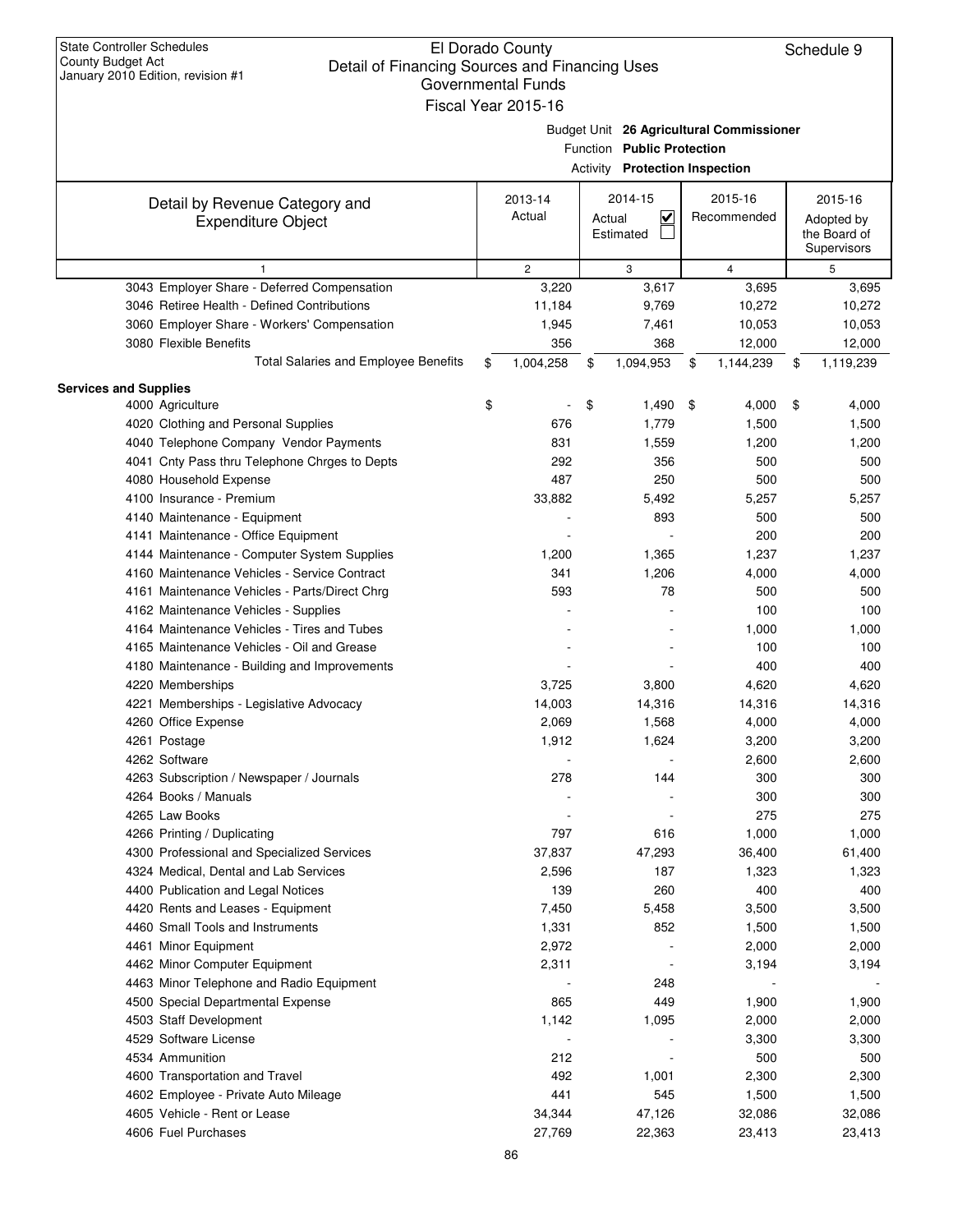| <b>State Controller Schedules</b><br>El Dorado County<br>Schedule 9<br>County Budget Act<br>Detail of Financing Sources and Financing Uses<br>January 2010 Edition, revision #1<br><b>Governmental Funds</b><br>Fiscal Year 2015-16 |                                                                                    |                |    |            |                |            |                                                      |            |  |  |
|-------------------------------------------------------------------------------------------------------------------------------------------------------------------------------------------------------------------------------------|------------------------------------------------------------------------------------|----------------|----|------------|----------------|------------|------------------------------------------------------|------------|--|--|
| Budget Unit 26 Agricultural Commissioner<br>Function Public Protection<br><b>Activity Protection Inspection</b>                                                                                                                     |                                                                                    |                |    |            |                |            |                                                      |            |  |  |
| Detail by Revenue Category and<br><b>Expenditure Object</b>                                                                                                                                                                         | 2014-15<br>2015-16<br>2013-14<br>Actual<br>V<br>Recommended<br>Actual<br>Estimated |                |    |            |                |            | 2015-16<br>Adopted by<br>the Board of<br>Supervisors |            |  |  |
| $\overline{1}$                                                                                                                                                                                                                      |                                                                                    | $\overline{2}$ |    | 3          | $\overline{4}$ |            |                                                      | 5          |  |  |
| 4608 Hotel Accommodations                                                                                                                                                                                                           |                                                                                    | 442            |    | 1,647      |                | 1,000      |                                                      | 1,000      |  |  |
| <b>Total Services and Supplies</b>                                                                                                                                                                                                  | \$                                                                                 | 181,427        | \$ | 165,059    | \$             | 167,921    | \$                                                   | 192,921    |  |  |
| <b>Other Charges</b>                                                                                                                                                                                                                |                                                                                    |                |    |            |                |            |                                                      |            |  |  |
| 5300 Interfund Expenditures                                                                                                                                                                                                         | \$                                                                                 | 3,504          | \$ | 2,784      | \$             | 1,000      | \$                                                   | 1,000      |  |  |
| <b>Total Other Charges</b>                                                                                                                                                                                                          | \$                                                                                 | 3,504          | \$ | 2.784      | \$             | 1.000      | \$                                                   | 1,000      |  |  |
| <b>Intrafund Transfers</b>                                                                                                                                                                                                          |                                                                                    |                |    |            |                |            |                                                      |            |  |  |
| 7200 Intrafund Transfers                                                                                                                                                                                                            | \$                                                                                 |                | \$ |            | \$             | 500        | \$                                                   | 500        |  |  |
| 7223 Intrafnd: Mail Service                                                                                                                                                                                                         |                                                                                    | 2,780          |    | 2,774      |                | 3,021      |                                                      | 3,021      |  |  |
| 7224 Intrafnd: Stores Support                                                                                                                                                                                                       |                                                                                    | 110            |    | 43         |                | 287        |                                                      | 287        |  |  |
| 7231 Intrafnd: IS Programming Support                                                                                                                                                                                               |                                                                                    | 207            |    | 38         |                | 1,500      |                                                      | 1,500      |  |  |
| 7232 Intrafnd: Maint Bldg & Improvmnts                                                                                                                                                                                              | 247<br>500                                                                         |                |    |            |                |            | 500                                                  |            |  |  |
| <b>Total Intrafund Transfers</b>                                                                                                                                                                                                    | \$                                                                                 | 3,344          | \$ | 2,855      | \$             | 5,808      | \$                                                   | 5,808      |  |  |
| Total Expenditures/Appropriations \$                                                                                                                                                                                                |                                                                                    | 1,192,533      | \$ | 1,265,651  | \$             | 1,318,968  | \$                                                   | 1,318,968  |  |  |
| Net Cost \$                                                                                                                                                                                                                         |                                                                                    | (373,596)      | \$ | (491, 296) | \$             | (458, 929) | \$                                                   | (458, 929) |  |  |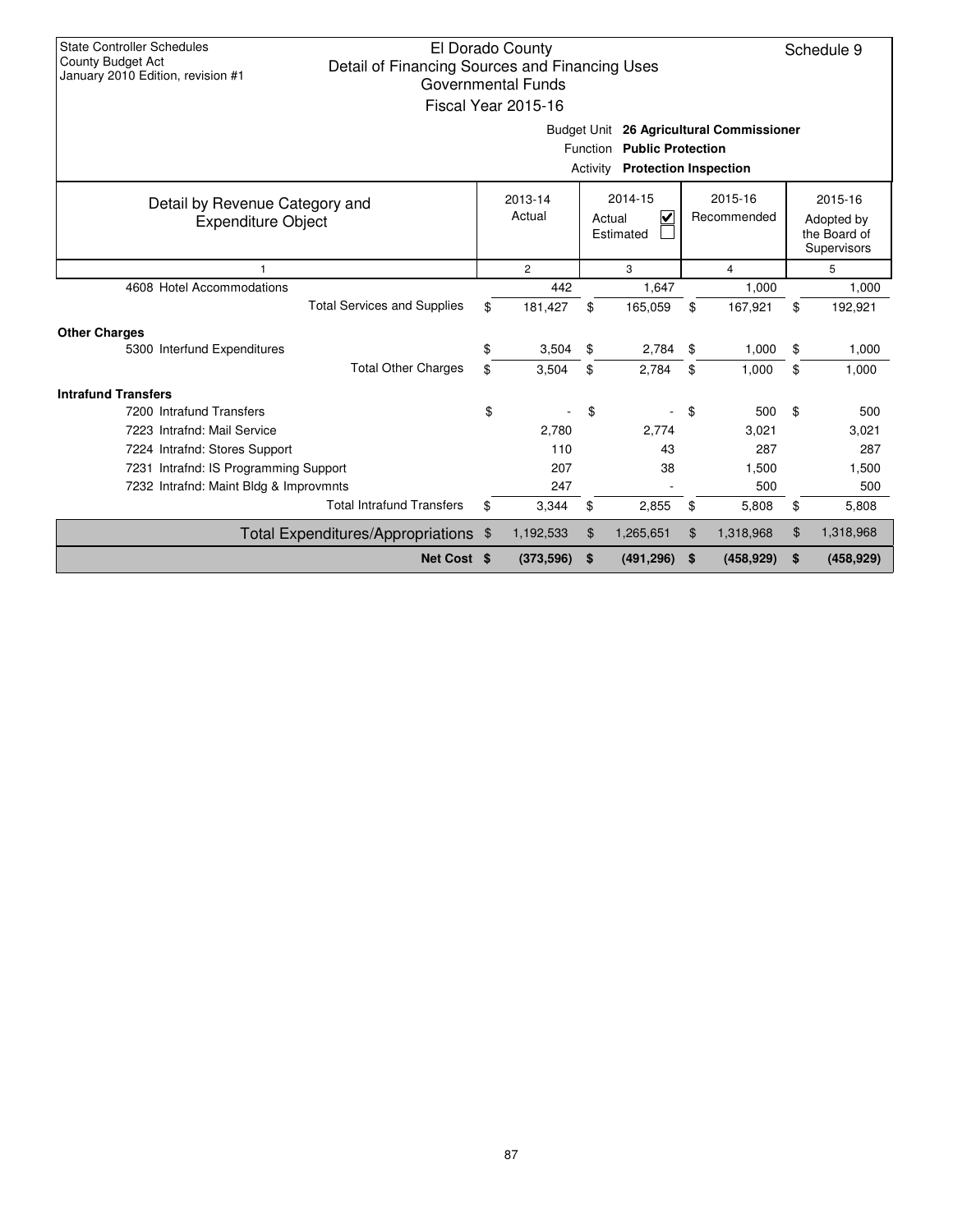| <b>State Controller Schedules</b><br>El Dorado County<br>County Budget Act<br>Detail of Financing Sources and Financing Uses<br>January 2010 Edition, revision #1<br><b>Governmental Funds</b><br>Fiscal Year 2015-16 |                                                                                                 |                     |    |                                                      |                |                   |    | Schedule 9        |
|-----------------------------------------------------------------------------------------------------------------------------------------------------------------------------------------------------------------------|-------------------------------------------------------------------------------------------------|---------------------|----|------------------------------------------------------|----------------|-------------------|----|-------------------|
|                                                                                                                                                                                                                       | Budget Unit 28 Recorder/Clerk<br>Function Public Protection<br><b>Activity Other Protection</b> |                     |    |                                                      |                |                   |    |                   |
| Detail by Revenue Category and<br><b>Expenditure Object</b>                                                                                                                                                           | 2015-16<br>2014-15<br>2013-14<br>Actual<br>Recommended<br>V<br>Actual<br>Estimated              |                     |    | 2015-16<br>Adopted by<br>the Board of<br>Supervisors |                |                   |    |                   |
| 1                                                                                                                                                                                                                     |                                                                                                 | $\mathbf{2}$        |    | 3                                                    |                | $\overline{4}$    |    | 5                 |
| <b>Licenses, Permits and Franchises</b>                                                                                                                                                                               |                                                                                                 |                     |    |                                                      |                |                   |    |                   |
| 0261 Marriage License                                                                                                                                                                                                 |                                                                                                 | 84,732              | \$ | 76,035                                               | \$             | 96,000            | \$ | 96,000            |
| Total Licenses, Permits and Franchises                                                                                                                                                                                | \$                                                                                              | 84,732              | \$ | 76,035                                               | \$             | 96,000            | \$ | 96,000            |
| Intergovernmental Revenue - State                                                                                                                                                                                     |                                                                                                 |                     |    |                                                      |                |                   |    |                   |
| 0881 State - Mandated Reimbursements                                                                                                                                                                                  | \$                                                                                              | 3,991               | \$ | 3,233                                                | \$             | 3,500             | \$ | 3,500             |
| Total Intergovernmental Revenue - State                                                                                                                                                                               | \$                                                                                              | 3,991               | \$ | 3,233                                                | \$             | 3,500             | \$ | 3,500             |
| Intergovernmental Revenue - Federal                                                                                                                                                                                   |                                                                                                 |                     |    |                                                      |                |                   |    |                   |
| 1100 Federal - Other                                                                                                                                                                                                  | \$                                                                                              | 313,120             | \$ | 137,864                                              | -\$            | 222,263           | \$ | 222,263           |
| 1125 Federal - HAVA                                                                                                                                                                                                   |                                                                                                 |                     |    | 48,617                                               |                | 66,602            |    | 66,602            |
| 1126 Federal - HAVA (Sec 261)<br>Total Intergovernmental Revenue - Federal                                                                                                                                            |                                                                                                 | 4,811               |    | 281<br>186,762                                       |                | 17,000            |    | 17,000            |
|                                                                                                                                                                                                                       | \$                                                                                              | 317,931             | \$ |                                                      | \$             | 305,865           | \$ | 305,865           |
| <b>Charges for Services</b>                                                                                                                                                                                           |                                                                                                 |                     |    |                                                      |                |                   |    |                   |
| 1360 Election Services<br>1361 Candidate Filing Fee                                                                                                                                                                   | \$                                                                                              | 85,432 \$<br>76,554 |    | 295,695<br>46,919                                    | \$             | 120,000<br>15,000 | \$ | 120,000<br>15,000 |
| 1600 Recording Fees                                                                                                                                                                                                   |                                                                                                 | 632,921             |    | 715,681                                              |                | 669,550           |    | 669,550           |
| 1604 Recording Fees CD Reproduction                                                                                                                                                                                   |                                                                                                 | 7,250               |    | 11,163                                               |                | 6,500             |    | 6,500             |
| <b>Total Charges for Services</b>                                                                                                                                                                                     | \$                                                                                              | 802,157             | \$ | 1,069,458                                            | \$             | 811,050           | \$ | 811,050           |
| <b>Miscellaneous Revenues</b>                                                                                                                                                                                         |                                                                                                 |                     |    |                                                      |                |                   |    |                   |
| 1940 Miscellaneous Revenue                                                                                                                                                                                            | \$                                                                                              | 240,540             | \$ | 250,309                                              | \$             | 268,600           | \$ | 268,600           |
| <b>Total Miscellaneous Revenues</b>                                                                                                                                                                                   | \$                                                                                              | 240,540             | \$ | 250,309                                              | \$             | 268,600           | \$ | 268,600           |
| <b>Other Financing Sources</b>                                                                                                                                                                                        |                                                                                                 |                     |    |                                                      |                |                   |    |                   |
| 2020 Operating Transfers In                                                                                                                                                                                           |                                                                                                 | 47,153              |    | 50,021                                               | \$             | 50,000            |    | 50,000            |
| 2028 Operating Transfers In: Computer Recording                                                                                                                                                                       |                                                                                                 | 260,000             |    | 200,000                                              |                | 270,000           |    | 270,000           |
| 2029 Operating Transfers In: Micrographics                                                                                                                                                                            |                                                                                                 | 232,032             |    | 226,226                                              |                | 260,000           |    | 260,000           |
| 2030 Operating Transfers In: Vital Statistics                                                                                                                                                                         |                                                                                                 | 20,000              |    | 20,000                                               |                | 25,000            |    | 25,000            |
| 2031 Operating Transfers In: License Notary                                                                                                                                                                           |                                                                                                 | 6,500               |    | 3,000                                                |                | 1,000             |    | 1,000             |
| <b>Total Other Financing Sources</b>                                                                                                                                                                                  | \$                                                                                              | 565,685             | \$ | 499,248                                              | \$             | 606,000           | \$ | 606,000           |
| Total Revenue \$                                                                                                                                                                                                      |                                                                                                 | 2,015,035           | \$ | 2,085,045                                            | $\mathfrak{F}$ | 2,091,015         | \$ | 2,091,015         |
| <b>Salaries and Employee Benefits</b>                                                                                                                                                                                 |                                                                                                 |                     |    |                                                      |                |                   |    |                   |
| 3000 Permanent Employees / Elected Officials                                                                                                                                                                          | \$                                                                                              | 1,089,430           | \$ | 1,260,321                                            | \$             | 1,355,517         | \$ | 1,355,517         |
| 3001 Temporary Employees                                                                                                                                                                                              |                                                                                                 | 94,174              |    | 81,305                                               |                | 85,000            |    | 85,000            |
| 3002 Overtime                                                                                                                                                                                                         |                                                                                                 | 4,399               |    | 5,960                                                |                | 6,000             |    | 6,000             |
| 3004 Other Compensation                                                                                                                                                                                               |                                                                                                 | 16,381              |    | 4,567                                                |                | 11,617            |    | 11,617            |
| 3005 Tahoe Differential                                                                                                                                                                                               |                                                                                                 | 4,818               |    | 4,818                                                |                | 4,800             |    | 4,800             |
| 3020 Employer Share - Employee Retirement                                                                                                                                                                             |                                                                                                 | 208,907             |    | 249,958                                              |                | 294,890           |    | 294,890           |
| 3022 Employer Share - Medi Care                                                                                                                                                                                       |                                                                                                 | 15,510              |    | 17,386                                               |                | 18,382            |    | 18,382            |
| 3040 Employer Share - Health Insurance<br>3041 Employer Share - Unemployment Insurance                                                                                                                                |                                                                                                 | 296,921<br>4,098    |    | 363,059                                              |                | 350,845           |    | 350,845           |
| 3042 Employer Share - Long Term Disab Insurance                                                                                                                                                                       |                                                                                                 | 1,849               |    | 2,056                                                |                | 3,387             |    | 3,387             |
| 3043 Employer Share - Deferred Compensation                                                                                                                                                                           |                                                                                                 | 6,541               |    | 8,374                                                |                | 8,646             |    | 8,646             |
| 3046 Retiree Health - Defined Contributions                                                                                                                                                                           |                                                                                                 | 22,854              |    | 22,956                                               |                | 24,140            |    | 24,140            |
| 3060 Employer Share - Workers' Compensation                                                                                                                                                                           |                                                                                                 | 3,171               |    | 10,271                                               |                | 11,617            |    | 11,617            |
|                                                                                                                                                                                                                       |                                                                                                 |                     |    |                                                      |                |                   |    |                   |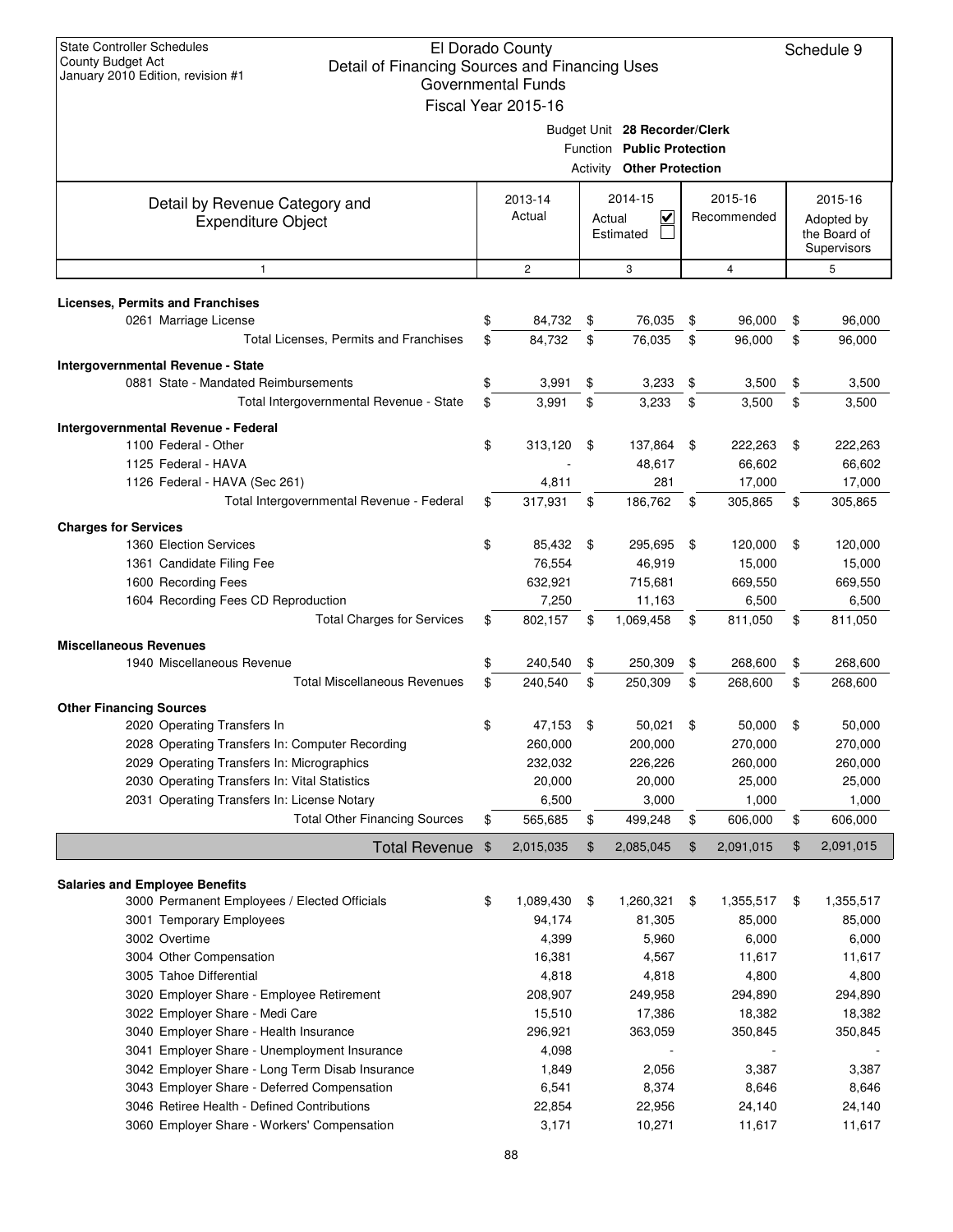| <b>State Controller Schedules</b><br>El Dorado County<br>County Budget Act<br>Detail of Financing Sources and Financing Uses<br>January 2010 Edition, revision #1<br><b>Governmental Funds</b><br>Fiscal Year 2015-16 |                                                                                           |                |                                                                                                 |                                                      |    |                | Schedule 9      |
|-----------------------------------------------------------------------------------------------------------------------------------------------------------------------------------------------------------------------|-------------------------------------------------------------------------------------------|----------------|-------------------------------------------------------------------------------------------------|------------------------------------------------------|----|----------------|-----------------|
|                                                                                                                                                                                                                       |                                                                                           |                | Budget Unit 28 Recorder/Clerk<br>Function Public Protection<br><b>Activity Other Protection</b> |                                                      |    |                |                 |
| Detail by Revenue Category and<br><b>Expenditure Object</b>                                                                                                                                                           | 2015-16<br>2013-14<br>2014-15<br>Actual<br>$\overline{\mathbf{v}}$<br>Actual<br>Estimated |                | Recommended                                                                                     | 2015-16<br>Adopted by<br>the Board of<br>Supervisors |    |                |                 |
| 1                                                                                                                                                                                                                     |                                                                                           | $\overline{c}$ |                                                                                                 | 3                                                    |    | $\overline{4}$ | 5               |
| 3080 Flexible Benefits                                                                                                                                                                                                |                                                                                           | 6              |                                                                                                 | 1,023                                                |    | 18,000         | 18,000          |
| Total Salaries and Employee Benefits                                                                                                                                                                                  | \$                                                                                        | 1,769,059      | \$                                                                                              | 2,032,054                                            | \$ | 2,192,841      | \$<br>2,192,841 |
| <b>Services and Supplies</b>                                                                                                                                                                                          |                                                                                           |                |                                                                                                 |                                                      |    |                |                 |
| 4020 Clothing and Personal Supplies                                                                                                                                                                                   | \$                                                                                        |                | \$                                                                                              | 51                                                   | \$ |                | \$              |
| 4040 Telephone Company Vendor Payments                                                                                                                                                                                |                                                                                           | 456            |                                                                                                 | 456                                                  |    | 480            | 480             |
| 4041 Cnty Pass thru Telephone Chrges to Depts                                                                                                                                                                         |                                                                                           | 1,269          |                                                                                                 | 2,272                                                |    | 1,300          | 1,300           |
| 4080 Household Expense                                                                                                                                                                                                |                                                                                           | 185            |                                                                                                 | 379                                                  |    | 150            | 150             |
| 4081 Household Expense - Paper Goods                                                                                                                                                                                  |                                                                                           |                |                                                                                                 | 72                                                   |    |                |                 |
| 4100 Insurance - Premium                                                                                                                                                                                              |                                                                                           | 4,283          |                                                                                                 | 9,808                                                |    | 9,295          | 9,295           |
| 4140 Maintenance - Equipment                                                                                                                                                                                          |                                                                                           | 18,096         |                                                                                                 | 17,676                                               |    | 22,000         | 22,000          |
| 4141 Maintenance - Office Equipment                                                                                                                                                                                   |                                                                                           |                |                                                                                                 | 2,641                                                |    | 1,550          | 1,550           |
| 4144 Maintenance - Computer System Supplies                                                                                                                                                                           |                                                                                           | 64,809         |                                                                                                 | 48,259                                               |    | 98,098         | 98,098          |
| 4180 Maintenance - Building and Improvements                                                                                                                                                                          |                                                                                           |                |                                                                                                 |                                                      |    | 140            | 140             |
| 4221 Memberships - Legislative Advocacy                                                                                                                                                                               |                                                                                           | 2,025          |                                                                                                 | 2,450                                                |    | 2,850          | 2,850           |
| 4260 Office Expense                                                                                                                                                                                                   |                                                                                           | 21,206         |                                                                                                 | 19,911                                               |    | 19,000         | 19,000          |
| 4261 Postage                                                                                                                                                                                                          |                                                                                           | 97,507         |                                                                                                 | 69,972                                               |    | 97,000         | 97,000          |
| 4262 Software                                                                                                                                                                                                         |                                                                                           |                |                                                                                                 | 3,005                                                |    | 900            | 900             |
| 4263 Subscription / Newspaper / Journals                                                                                                                                                                              |                                                                                           | 1,268          |                                                                                                 | 4,700                                                |    | 4,882          | 4,882           |
| 4264 Books / Manuals                                                                                                                                                                                                  |                                                                                           | 427            |                                                                                                 | 300                                                  |    | 450            | 450             |
| 4265 Law Books                                                                                                                                                                                                        |                                                                                           | 3,835          |                                                                                                 | 591                                                  |    | 592            | 592             |
| 4266 Printing / Duplicating                                                                                                                                                                                           |                                                                                           | 2,116          |                                                                                                 | 298                                                  |    | 3,500          | 3,500           |
| 4300 Professional and Specialized Services                                                                                                                                                                            |                                                                                           | 464,341        |                                                                                                 | 251,684                                              |    | 234,158        | 234,158         |
| 4307 Microfilm Services                                                                                                                                                                                               |                                                                                           | 478            |                                                                                                 | 575                                                  |    | 1,500          | 1,500           |
| 4324 Medical, Dental and Lab Services                                                                                                                                                                                 |                                                                                           | 373            |                                                                                                 |                                                      |    |                |                 |
| 4400 Publication and Legal Notices                                                                                                                                                                                    |                                                                                           | 2,795          |                                                                                                 | 3,548                                                |    | 2,500          | 2,500           |
| 4420 Rents and Leases - Equipment                                                                                                                                                                                     |                                                                                           | 15,171         |                                                                                                 | 13,773                                               |    | 15,700         | 15,700          |
| 4440 Rent & Lease - Building/Improvements                                                                                                                                                                             |                                                                                           | 1,170          |                                                                                                 | 1,080                                                |    | 1,230          | 1,230           |
| 4460 Small Tools and Instruments                                                                                                                                                                                      |                                                                                           |                |                                                                                                 |                                                      |    | 100            | 100             |
| 4461 Minor Equipment                                                                                                                                                                                                  |                                                                                           | 1,785          |                                                                                                 | 7,605                                                |    | 3,000          | 3,000           |
| 4462 Minor Computer Equipment                                                                                                                                                                                         |                                                                                           | 22,121         |                                                                                                 | 4,021                                                |    | 7,000          | 7,000           |
| 4500 Special Departmental Expense                                                                                                                                                                                     |                                                                                           | 78,092         |                                                                                                 | 128,796                                              |    | 155,413        | 155,413         |
| 4503 Staff Development                                                                                                                                                                                                |                                                                                           | 2,290          |                                                                                                 | 2,840                                                |    | 2,550          | 2,550           |
| 4505 SB 924 - Transportation and Travel                                                                                                                                                                               |                                                                                           |                |                                                                                                 | 286                                                  |    |                |                 |
| 4511 Elections Outreach                                                                                                                                                                                               |                                                                                           |                |                                                                                                 |                                                      |    | 1,200          |                 |
|                                                                                                                                                                                                                       |                                                                                           | 1,148          |                                                                                                 |                                                      |    |                | 1,200           |
| 4529 Software License                                                                                                                                                                                                 |                                                                                           | 804            |                                                                                                 |                                                      |    | 1,500          | 1,500           |
| 4531 Precinct Board Compensation                                                                                                                                                                                      |                                                                                           | 45,284         |                                                                                                 | 45,083                                               |    | 55,000         | 55,000          |
| 4600 Transportation and Travel                                                                                                                                                                                        |                                                                                           | 437            |                                                                                                 | 963                                                  |    | 1,000          | 1,000           |
| 4602 Employee - Private Auto Mileage                                                                                                                                                                                  |                                                                                           | 2,274          |                                                                                                 | 1,294                                                |    | 3,100          | 3,100           |
| 4604 Volunteer - Private Auto Mileage                                                                                                                                                                                 |                                                                                           |                |                                                                                                 | 1,071                                                |    |                |                 |
| 4605 Vehicle - Rent or Lease                                                                                                                                                                                          |                                                                                           | 1,240          |                                                                                                 | 1,524                                                |    | 1,300          | 1,300           |
| 4606 Fuel Purchases                                                                                                                                                                                                   |                                                                                           | 636            |                                                                                                 | 638                                                  |    | 1,060          | 1,060           |
| 4608 Hotel Accommodations                                                                                                                                                                                             |                                                                                           | 1,439          |                                                                                                 | 2,103                                                |    | 2,800          | 2,800           |
| <b>Total Services and Supplies</b>                                                                                                                                                                                    | \$                                                                                        | 859,360        | \$                                                                                              | 649,725                                              | \$ | 752,298        | \$<br>752,298   |
| <b>Other Charges</b>                                                                                                                                                                                                  |                                                                                           |                |                                                                                                 |                                                      |    |                |                 |
| 5240 Contribution To Non-county Governmental                                                                                                                                                                          | \$                                                                                        |                | \$                                                                                              |                                                      | \$ | 83,105         | \$<br>83,105    |